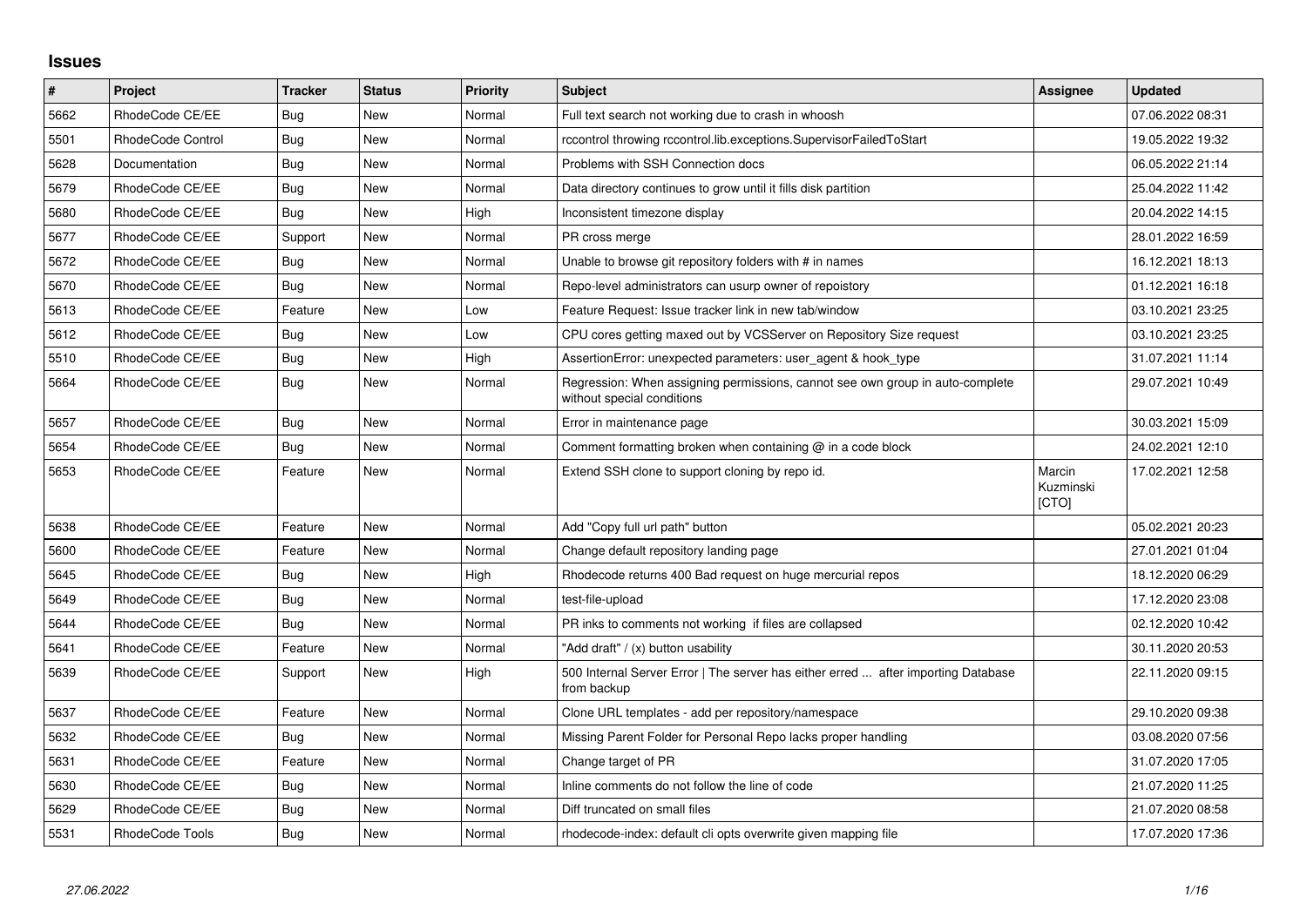| $\sharp$ | Project           | <b>Tracker</b> | <b>Status</b> | <b>Priority</b> | <b>Subject</b>                                                                                                    | <b>Assignee</b>    | <b>Updated</b>   |
|----------|-------------------|----------------|---------------|-----------------|-------------------------------------------------------------------------------------------------------------------|--------------------|------------------|
| 5627     | Documentation     | Bug            | New           | Normal          | Immediate re-run of rhodecode-index throws warnings on some repos (and suggests<br>rebuild from scratch)          |                    | 02.07.2020 19:41 |
| 5626     | RhodeCode CE/EE   | Bug            | <b>New</b>    | Normal          | Whoosh full-text indexing is fully indexing all repos, not recognizing forks                                      |                    | 02.07.2020 19:24 |
| 5625     | Documentation     | Bug            | New           | Normal          | Feedback on RhodeCode Full-text search docs                                                                       |                    | 02.07.2020 19:22 |
| 5624     | RhodeCode CE/EE   | Bug            | <b>New</b>    | Normal          | Timeout when trying to test SMTP email configuration                                                              |                    | 01.07.2020 20:01 |
| 5590     | RhodeCode CE/EE   | Bug            | New           | Normal          | Pull Request creation takes 2 minutes                                                                             |                    | 28.05.2020 20:48 |
| 5618     | RhodeCode CE/EE   | Support        | New           | Normal          | Getting HTTP 502 Bad Gateway when trying to push (or clone) on a slow network                                     |                    | 27.05.2020 21:56 |
| 5617     | RhodeCode CE/EE   | Feature        | <b>New</b>    | Normal          | Allow PRs to non-head bookmarks                                                                                   |                    | 20.05.2020 12:25 |
| 5598     | Documentation     | Bug            | New           | Low             | Typo in force delete command                                                                                      |                    | 19.03.2020 20:10 |
| 5595     | RhodeCode CE/EE   | Feature        | <b>New</b>    | Normal          | Group code review mail notification                                                                               |                    | 03.03.2020 10:17 |
| 5593     | RhodeCode CE/EE   | Support        | New           | Normal          | <b>SSH</b> connections                                                                                            |                    | 17.02.2020 16:18 |
| 5591     | Documentation     | Support        | New           | Normal          | documentation typo                                                                                                |                    | 04.02.2020 19:43 |
| 5586     | RhodeCode CE/EE   | Feature        | <b>New</b>    | Normal          | @mention should be a link                                                                                         |                    | 29.01.2020 11:46 |
| 5588     | RhodeCode CE/EE   | Bug            | New           | Normal          | wrong rendering of issue tracker pattern                                                                          |                    | 29.01.2020 11:24 |
| 5584     | RhodeCode CE/EE   | Feature        | New           | Normal          | "update pull request link" message on vcs client                                                                  |                    | 23.01.2020 10:32 |
| 5582     | RhodeCode Control | Feature        | New           | Normal          | Add the version number of a PR in the HTTP API                                                                    |                    | 15.01.2020 10:45 |
| 5556     | RhodeCode CE/EE   | Bug            | New           | Normal          | After upgrade RhodeCode Enterprise, pull request via API adds repo owner as<br>default reviewer                   |                    | 01.01.2020 13:09 |
| 5200     | RhodeCode CE/EE   | Task           | <b>New</b>    | Normal          | investigate search improvements                                                                                   |                    | 16.12.2019 16:04 |
| 5541     | RhodeCode CE/EE   | Support        | New           | Normal          | <b>SVN Settings: Repository Patterns</b>                                                                          |                    | 16.12.2019 15:35 |
| 5570     | RhodeCode CE/EE   | Bug            | <b>New</b>    | Normal          | Remap repositories always fail in RhodeCode community                                                             |                    | 04.10.2019 14:50 |
| 5553     | RhodeCode CE/EE   | Bug            | New           | Normal          | Exceptions Tracker - Exception ID: 140095575901360 after upgrade to the lastes<br>version                         | Thierry<br>Wynsdau | 10.07.2019 10:33 |
| 5548     | RhodeCode CE/EE   | Feature        | New           | Normal          | Initial Search API                                                                                                | Peter Colledge     | 07.07.2019 22:21 |
| 5559     | RhodeCode CE/EE   | Bug            | <b>New</b>    | Normal          | Timezone handling issue on repos list                                                                             |                    | 07.07.2019 22:19 |
| 5552     | RhodeCode CE/EE   | Feature        | <b>New</b>    | High            | PR dependency across repos                                                                                        |                    | 22.06.2019 01:15 |
| 5551     | Documentation     | Bug            | New           | Normal          | Mention LargeFile and LFS in the Backup page                                                                      |                    | 21.04.2019 20:58 |
| 5550     | RhodeCode CE/EE   | Bug            | New           | Normal          | 500 Internal Server Error   The server has either erred or is incapable of performing<br>the requested operation. |                    | 18.04.2019 17:12 |
| 5494     | RhodeCode CE/EE   | Bug            | New           | Normal          | rccontrol's python package management causes slow VCS SSH                                                         |                    | 02.04.2019 11:56 |
| 5547     | RhodeCode CE/EE   | Bug            | <b>New</b>    | Normal          | UI not consistent between Firefox and Chrome                                                                      |                    | 01.03.2019 23:35 |
| 5545     | RhodeCode CE/EE   | Bug            | New           | Normal          | Merge commit to contain the username/reponame of the origin                                                       |                    | 28.02.2019 13:46 |
| 5543     | RhodeCode CE/EE   | Feature        | New           | Normal          | Repo API should have equivalent get_repo_audit_logs() to User API call<br>get user audit logs()                   |                    | 26.02.2019 12:22 |
| 5540     | RhodeCode CE/EE   | <b>Bug</b>     | New           | Normal          | Rhode Code 4.15.2 VCS Caching(?) behaviour                                                                        |                    | 25.02.2019 17:01 |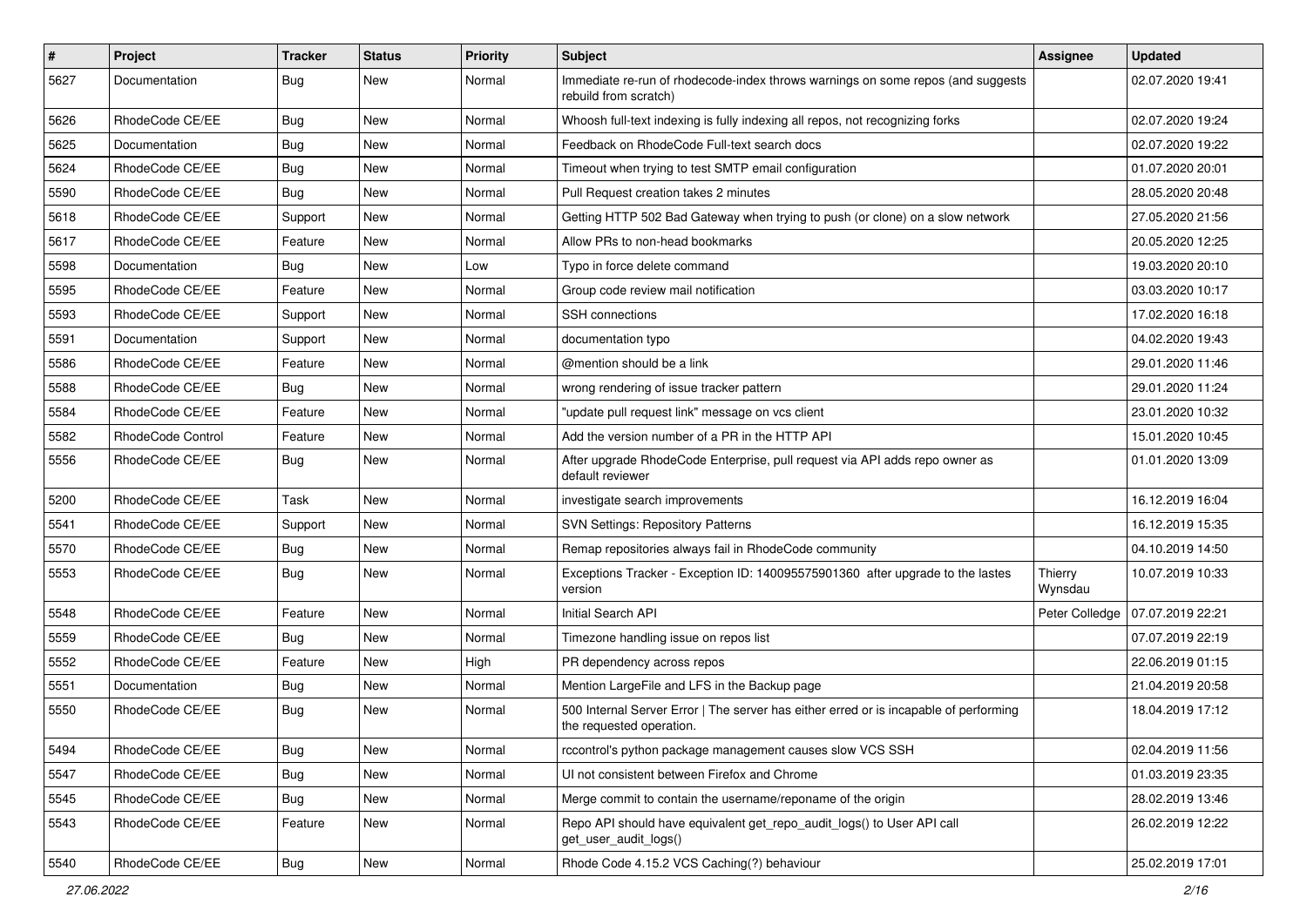| $\pmb{\#}$ | <b>Project</b>           | <b>Tracker</b> | <b>Status</b> | <b>Priority</b> | <b>Subject</b>                                                                                             | <b>Assignee</b>              | <b>Updated</b>   |
|------------|--------------------------|----------------|---------------|-----------------|------------------------------------------------------------------------------------------------------------|------------------------------|------------------|
| 5538       | RhodeCode CE/EE          | Bug            | New           | Normal          | internal server error (UnicodeDecodeError) during rhodecode-index request                                  |                              | 20.02.2019 14:43 |
| 5534       | <b>RhodeCode Control</b> | Feature        | <b>New</b>    | Normal          | extract/preload subcommand                                                                                 |                              | 14.02.2019 14:45 |
| 5535       | RhodeCode Control        | Bug            | New           | Normal          | improper rollback on upgrade failure                                                                       |                              | 09.02.2019 21:12 |
| 5529       | Documentation            | Support        | New           | Normal          | Documentation does not detail watched repositories                                                         |                              | 07.02.2019 00:16 |
| 5527       | RhodeCode CE/EE          | Support        | <b>New</b>    | Normal          | API: expose human readable failure reason                                                                  |                              | 30.01.2019 17:43 |
| 5524       | RhodeCode CE/EE          | Bug            | New           | High            | Cannot log into RhodeCode anymore                                                                          |                              | 15.01.2019 17:08 |
| 5519       | RhodeCode CE/EE          | Bug            | New           | High            | User unable to fork the repo despite setting Repository Forking to Disabled                                |                              | 11.12.2018 22:21 |
| 5509       | RhodeCode CE/EE          | Bug            | New           | Normal          | Remove `limportant attributes` from UI elements                                                            |                              | 07.12.2018 07:40 |
| 5511       | RhodeCode CE/EE          | Feature        | New           | Normal          | New feature to synchronize the fork with the remote repo from the summary page                             |                              | 13.11.2018 01:23 |
| 5512       | RhodeCode CE/EE          | <b>Bug</b>     | <b>New</b>    | Normal          | Show commit phase in summary view                                                                          |                              | 09.11.2018 21:37 |
| 5503       | RhodeCode CE/EE          | Support        | New           | Normal          | failed to upgrade to 4.13.3                                                                                |                              | 06.11.2018 18:28 |
| 5506       | RhodeCode CE/EE          | Bug            | New           | Normal          | Web UI fonts are not looking good and is difficult to read for people with low vision                      |                              | 26.10.2018 09:38 |
| 5504       | RhodeCode CE/EE          | Feature        | New           | Normal          | Buttons to copy commit hash and to expand the commit message in the repo<br>summary view                   |                              | 26.10.2018 00:59 |
| 5500       | RhodeCode CE/EE          | Bug            | <b>New</b>    | Normal          | How to enable/set "RC_SKIP_HOOKS" to disable svn hooks?                                                    |                              | 02.10.2018 07:45 |
| 5499       | RhodeCode CE/EE          | Support        | New           | Normal          | ERROR [celery.worker.consumer.consumer] consumer: Cannot connect                                           |                              | 11.09.2018 08:39 |
| 5495       | RhodeCode CE/EE          | Support        | New           | Normal          | Idap to crowd users groups sync source                                                                     |                              | 10.09.2018 22:09 |
| 5497       | RhodeCode CE/EE          | Support        | <b>New</b>    | Normal          | hg push hangs                                                                                              |                              | 30.08.2018 22:15 |
| 5468       | RhodeCode CE/EE          | Support        | New           | Normal          | Check logic for updating last commit for repository groups                                                 |                              | 30.08.2018 09:47 |
| 5491       | RhodeCode CE/EE          | Support        | New           | Urgent          | Upgrade RhodeCode Community + VCSSERVER from 4.10.4 to 4.12.4, pull request<br>stop working with reviewers |                              | 30.08.2018 09:47 |
| 5496       | RhodeCode CE/EE          | Support        | <b>New</b>    | Normal          | database migration 4.11.6 mysql to 4.12.4 postgres                                                         |                              | 27.08.2018 21:17 |
| 5492       | RhodeCode CE/EE          | Bug            | <b>New</b>    | Normal          | VCSServer + SVN 1.10                                                                                       |                              | 26.07.2018 15:01 |
| 5450       | RhodeCode Tools          | Bug            | New           | Normal          | rhodecode-api get license info no longer works                                                             |                              | 17.07.2018 15:01 |
| 5462       | RhodeCode CE/EE          | <b>Bug</b>     | New           | Normal          | create repo api fails with celery enabled                                                                  |                              | 10.07.2018 17:49 |
| 5484       | RhodeCode CE/EE          | Support        | <b>New</b>    | Normal          | Setting up ssh, remote hg not found                                                                        |                              | 06.07.2018 23:41 |
| 5460       | RhodeCode CE/EE          | Bug            | New           | Low             | Repo creation stuck when remote clone returns partial http code 500                                        |                              | 06.07.2018 19:14 |
| 5441       | RhodeCode CE/EE          | Feature        | New           | Low             | Some files not parsed as XML files                                                                         | Marcin<br>Kuzminski<br>[CTO] | 12.06.2018 12:23 |
| 5475       | RhodeCode CE/EE          | Bug            | New           | Normal          | Unable to locate user in OpenLDAP directory via Idaps                                                      |                              | 08.06.2018 20:06 |
| 5471       | RhodeCode CE/EE          | <b>Bug</b>     | New           | Normal          | Webhook integration failing: need more than 3 values to unpack                                             |                              | 01.06.2018 02:26 |
| 4074       | RhodeCode CE/EE          | Feature        | New           | Normal          | Edit review comment                                                                                        | Bartłomiej<br>Wołyńczyk      | 17.04.2018 21:51 |
| 3364       | RhodeCode CE/EE          | Support        | New           | High            | Allow Specifying the Commit Message for Pull Request Merges                                                |                              | 17.04.2018 21:51 |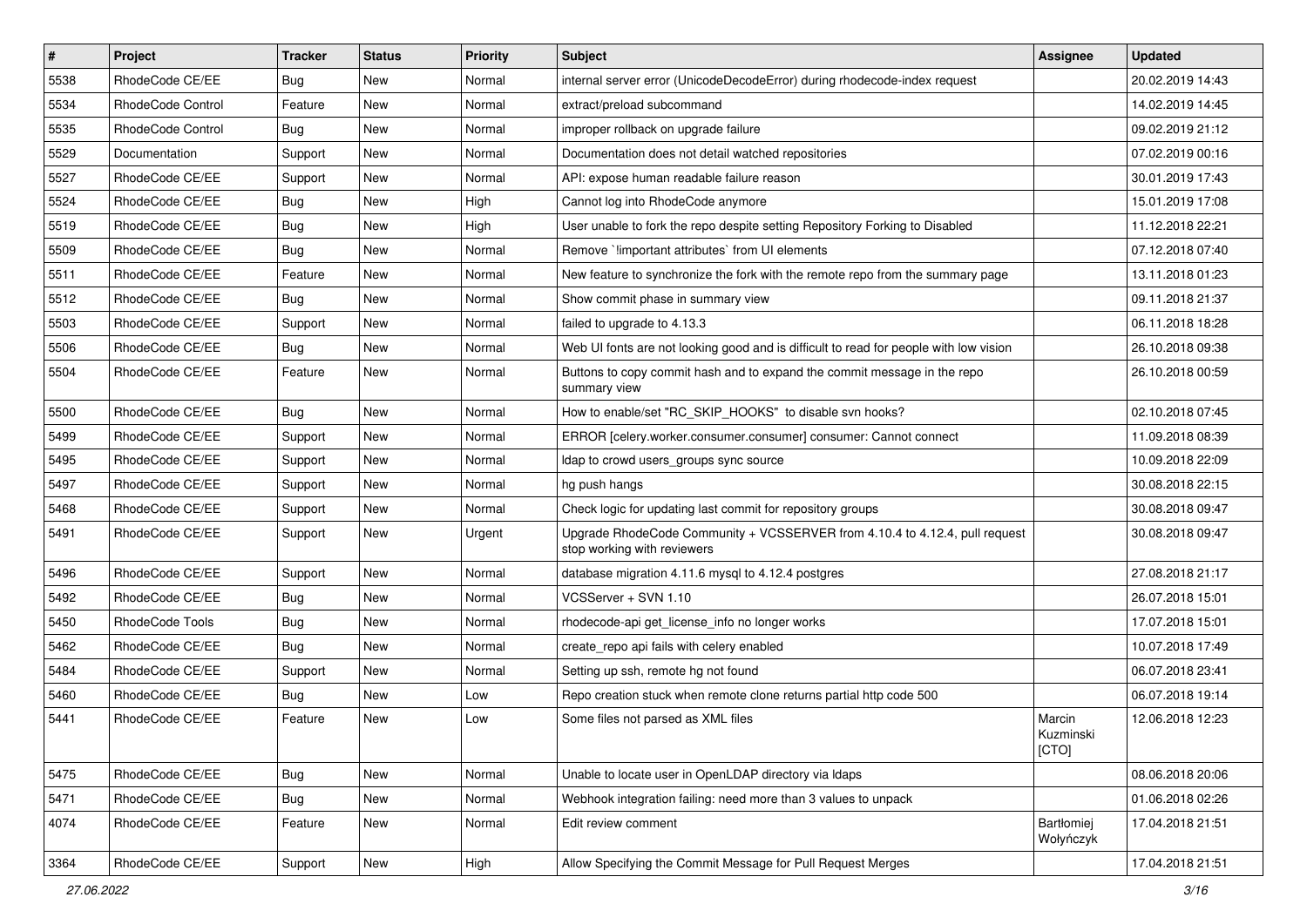| #    | Project         | <b>Tracker</b> | <b>Status</b> | <b>Priority</b> | <b>Subject</b>                                                                                                                                                                       | Assignee                       | <b>Updated</b>   |
|------|-----------------|----------------|---------------|-----------------|--------------------------------------------------------------------------------------------------------------------------------------------------------------------------------------|--------------------------------|------------------|
| 5270 | RhodeCode CE/EE | Task           | New           | Normal          | Comments updates                                                                                                                                                                     | <b>Bartłomiej</b><br>Wołyńczyk | 17.04.2018 21:51 |
| 4290 | RhodeCode CE/EE | Task           | <b>New</b>    | Normal          | Allow to transplant the review status to merged commits                                                                                                                              |                                | 17.04.2018 21:50 |
| 4109 | RhodeCode CE/EE | Bug            | <b>New</b>    | Normal          | [files] The "switch to commit" widget is broken after using browser back button                                                                                                      |                                | 17.04.2018 21:50 |
| 4045 | RhodeCode CE/EE | Task           | <b>New</b>    | Normal          | File permissions                                                                                                                                                                     |                                | 17.04.2018 21:49 |
| 4120 | RhodeCode CE/EE | Task           | New           | Normal          | [ce] replace get repo nodes api                                                                                                                                                      | Daniel D                       | 17.04.2018 21:49 |
| 5414 | RhodeCode CE/EE | Bug            | <b>New</b>    | High            | When Opening New Pull Request, Target Revision Default Is Undesireable                                                                                                               |                                | 11.04.2018 23:20 |
| 5371 | RhodeCode CE/EE | Bug            | New           | Normal          | Comment times in Pull Requests are off by 1 day                                                                                                                                      |                                | 10.04.2018 15:11 |
| 2844 | RhodeCode CE/EE | Task           | New           | Normal          | Update Bcrypt to a maintained version                                                                                                                                                |                                | 17.02.2018 20:37 |
| 5439 | Documentation   | Bug            | <b>New</b>    | Low             | JIRA Integration description: Wrong sample link                                                                                                                                      |                                | 14.02.2018 14:25 |
| 4246 | RhodeCode CE/EE | Task           | New           | Normal          | [ce, ee, vcs, git] add tests for annotated git tags                                                                                                                                  | Daniel D                       | 13.02.2018 18:03 |
| 5410 | RhodeCode CE/EE | Bug            | New           | Normal          | After converting to CE, we get the following error when trying to view some repos in<br>the UI: "UnicodeDecodeError: 'ascii' codec can't decode byte" (full error in<br>Description) |                                | 25.01.2018 20:45 |
| 5406 | RhodeCode CE/EE | Bug            | <b>New</b>    | Normal          | <b>Installer Fails</b>                                                                                                                                                               |                                | 01.12.2017 11:52 |
| 5405 | RhodeCode CE/EE | Bug            | New           | Normal          | Add repository from UI leads to HTTP/404                                                                                                                                             |                                | 28.11.2017 11:39 |
| 5404 | RhodeCode CE/EE | Task           | <b>New</b>    | Normal          | Add an option to detach review rules when deleting an user                                                                                                                           |                                | 22.11.2017 11:23 |
| 4000 | RhodeCode CE/EE | Feature        | <b>New</b>    | Normal          | Make compare more functional                                                                                                                                                         | Marcin<br>Kuzminski<br>[CTO]   | 18.11.2017 19:11 |
| 5400 | RhodeCode CE/EE | Task           | <b>New</b>    | Normal          | User group - subgroup support                                                                                                                                                        |                                | 06.11.2017 22:00 |
| 5394 | RhodeCode CE/EE | Support        | New           | Normal          | SVN to Git / Mercurial Migration                                                                                                                                                     |                                | 03.10.2017 09:29 |
| 4197 | RhodeCode CE/EE | Task           | <b>New</b>    | Normal          | [ce, ee] get list of users with their permissions to a repository                                                                                                                    | Daniel D                       | 22.09.2017 10:30 |
| 5289 | RhodeCode CE/EE | Feature        | New           | High            | Ability to Upload/Replace a file using the UI                                                                                                                                        |                                | 22.09.2017 10:29 |
| 4051 | RhodeCode CE/EE | Task           | New           | Normal          | [ux, renderering] Consistent formatting on text fields.                                                                                                                              |                                | 22.09.2017 10:27 |
| 1457 | RhodeCode CE/EE | Feature        | <b>New</b>    | Normal          | add allow permissions inheritance on repo groups                                                                                                                                     |                                | 22.09.2017 10:27 |
| 4299 | RhodeCode CE/EE | Task           | New           | Normal          | TEMPLATE repo groups                                                                                                                                                                 |                                | 22.09.2017 10:26 |
| 5382 | RhodeCode CE/EE | Feature        | New           | Normal          | Support for repository aliases                                                                                                                                                       | Marcin<br>Kuzminski<br>[CTO]   | 04.09.2017 15:17 |
| 4234 | RhodeCode CE/EE | Task           | New           | Normal          | prepare and test RhodeCode VM image for AWS                                                                                                                                          | Marcin Lulek                   | 11.07.2017 13:32 |
| 4312 | RhodeCode CE/EE | Task           | New           | Normal          | Storage location changes                                                                                                                                                             |                                | 11.07.2017 13:31 |
| 5348 | Documentation   | Bug            | New           | Normal          | Uninstall documentaion missing some steps                                                                                                                                            |                                | 06.07.2017 10:25 |
| 5347 | Documentation   | Bug            | New           | Normal          | Post Install steps should include Apache or Nginx setup.                                                                                                                             |                                | 06.07.2017 10:23 |
| 5269 | RhodeCode CE/EE | Support        | New           | Normal          | Upgrade from RC EE 3.7.1 to RC EE 4.x                                                                                                                                                |                                | 29.06.2017 19:36 |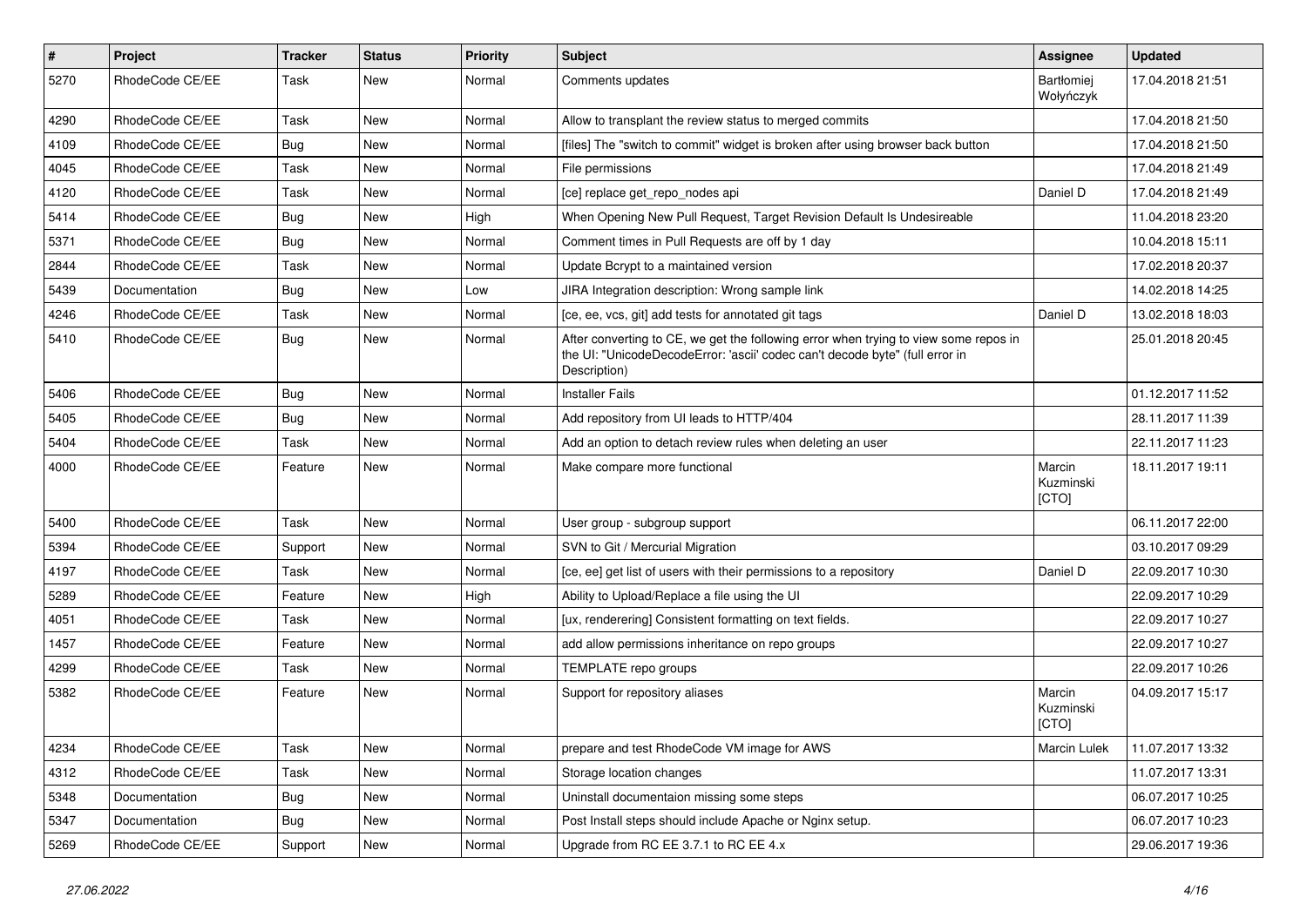| $\pmb{\#}$ | Project              | <b>Tracker</b> | <b>Status</b> | <b>Priority</b> | <b>Subject</b>                                                                                | Assignee                     | <b>Updated</b>   |
|------------|----------------------|----------------|---------------|-----------------|-----------------------------------------------------------------------------------------------|------------------------------|------------------|
| 5342       | RhodeCode Appenlight | Bug            | New           | Low             | Broken link [Applications Modify application]                                                 |                              | 21.06.2017 21:21 |
| 5278       | RhodeCode CE/EE      | Feature        | New           | Normal          | Require support for git repositories of the form git://                                       |                              | 13.04.2017 15:20 |
| 5273       | RhodeCode CE/EE      | Feature        | New           | Normal          | Comment status                                                                                |                              | 07.04.2017 13:10 |
| 5271       | RhodeCode CE/EE      | Feature        | New           | Normal          | Private comments                                                                              |                              | 07.04.2017 12:01 |
| 5255       | RhodeCode CE/EE      | Support        | <b>New</b>    | Normal          | I can't access issues created by me from mail                                                 |                              | 04.04.2017 11:28 |
| 5257       | RhodeCode CE/EE      | Bug            | New           | Normal          | Git repository with big binary file provokes error and strange behavior/memory leak<br>of RH. | Marcin<br>Kuzminski<br>[CTO] | 23.03.2017 22:02 |
| 5256       | RhodeCode CE/EE      | Feature        | <b>New</b>    | Normal          | Last repository access time.                                                                  |                              | 23.03.2017 16:34 |
| 5248       | Documentation        | Bug            | New           | Normal          | Installation of rhodecode-tools                                                               |                              | 16.03.2017 16:35 |
| 5237       | Documentation        | Support        | New           | Normal          | documentation for DR                                                                          |                              | 06.03.2017 23:34 |
| 5227       | RhodeCode CE/EE      | Bug            | New           | Normal          | 400 during a svn checkout, file with special chars                                            |                              | 23.02.2017 17:43 |
| 5218       | RhodeCode CE/EE      | Bug            | <b>New</b>    | Normal          | 500 when forking repository, when using special chars in password.                            |                              | 19.02.2017 21:46 |
| 4669       | RhodeCode CE/EE      | Task           | New           | Normal          | disable pytest sugar on nix-build                                                             |                              | 01.12.2016 12:52 |
| 4303       | RhodeCode CE/EE      | Support        | New           | Normal          | rhodecode instance                                                                            |                              | 08.11.2016 16:32 |
| 4301       | RhodeCode CE/EE      | Feature        | New           | Normal          | [API] toggle force password reset in api for Idap users                                       |                              | 28.10.2016 15:43 |
| 4232       | RhodeCode CE/EE      | Feature        | New           | Normal          | [ce, ee, pr, compare] redo diffs, support side by side diffs, html diffs                      | Daniel D                     | 25.10.2016 15:40 |
| 4289       | RhodeCode CE/EE      | <b>Task</b>    | <b>New</b>    | Low             | [ce, ee] clean up pygments lexer functions + handling                                         | Daniel D                     | 21.10.2016 14:44 |
| 4285       | RhodeCode CE/EE      | Bug            | New           | Normal          | Intermittent error while trying to create or fork a repository                                |                              | 17.10.2016 22:42 |
| 4272       | RhodeCode CE/EE      | Feature        | New           | Normal          | Better SPAM protection                                                                        |                              | 12.10.2016 11:14 |
| 4252       | RhodeCode CE/EE      | Support        | New           | Normal          | Backup & Recovery                                                                             |                              | 07.10.2016 19:47 |
| 4256       | RhodeCode CE/EE      | Bug            | New           | Normal          | [ce, ee, ux] Source code highlight colors conflict with red/green inserted/deleted<br>blocks  | Daniel D                     | 03.10.2016 05:00 |
| 4255       | RhodeCode CE/EE      | Bug            | New           | Normal          | [translation, i18n] translation not being applied to integrations pages                       |                              | 30.09.2016 15:56 |
| 4226       | RhodeCode CE/EE      | Feature        | New           | Normal          | [settings, system info] add VCS and Channelstream status to System Info                       |                              | 14.09.2016 16:45 |
| 4179       | RhodeCode CE/EE      | <b>Task</b>    | <b>New</b>    | Normal          | [ce, ee] refine perms summary list                                                            | Daniel D                     | 14.09.2016 12:09 |
| 4208       | RhodeCode CE/EE      | Bug            | New           | Normal          | [ce, ee] test errors get hidden by error page                                                 | Daniel D                     | 14.09.2016 12:00 |
| 4222       | RhodeCode CE/EE      | Feature        | New           | Normal          | Configurable detection of READMEs                                                             |                              | 09.09.2016 10:05 |
| 4220       | RhodeCode Appenlight | Feature        | New           | Low             | Search params allow sorting of result.                                                        |                              | 06.09.2016 16:33 |
| 4216       | RhodeCode CE/EE      | Task           | New           | Normal          | [ux, renderers] implement consistent rendering for text fields                                |                              | 06.09.2016 11:46 |
| 4213       | RhodeCode CE/EE      | Feature        | New           | High            | Embed PostgreSQL database                                                                     | Marcin<br>Kuzminski<br>[CTO] | 03.09.2016 23:45 |
| 4191       | RhodeCode CE/EE      | Feature        | New           | Normal          | Add custom Image logo option to header                                                        |                              | 22.08.2016 14:49 |
| 4189       | RhodeCode CE/EE      | <b>Bug</b>     | New           | Normal          | [tests, git] count of commit ids is different for git than hg when comparing remote           |                              | 22.08.2016 12:34 |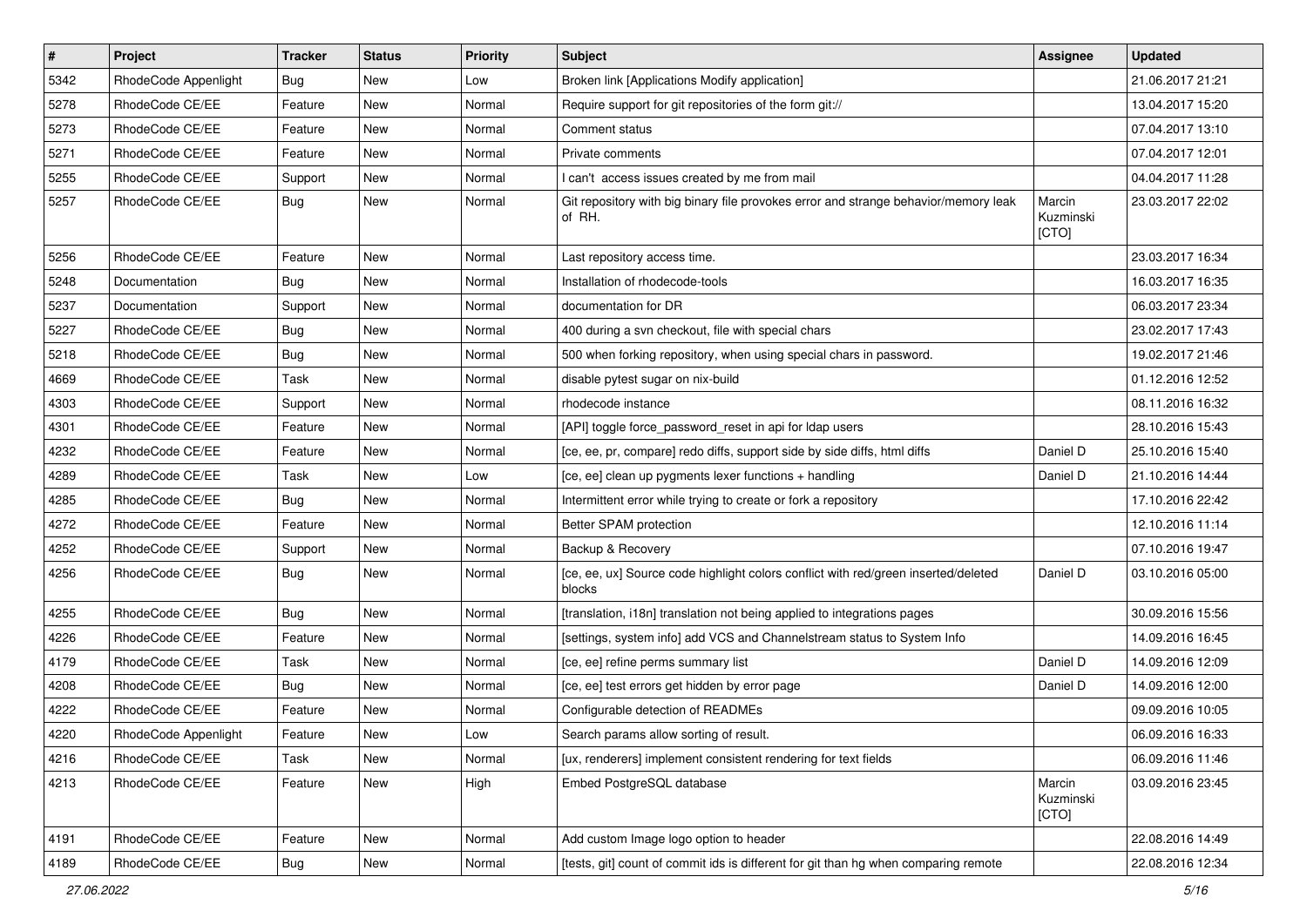| $\pmb{\#}$ | Project              | <b>Tracker</b> | <b>Status</b> | <b>Priority</b> | <b>Subject</b>                                                                                                     | Assignee            | <b>Updated</b>   |
|------------|----------------------|----------------|---------------|-----------------|--------------------------------------------------------------------------------------------------------------------|---------------------|------------------|
| 4190       | RhodeCode CE/EE      | Bug            | New           | Normal          | [tests] fix or remove rst xss inline test                                                                          |                     | 22.08.2016 12:15 |
| 4188       | RhodeCode CE/EE      | Bug            | <b>New</b>    | Normal          | [tests, svn] changeset tests produce different results for svn                                                     |                     | 22.08.2016 09:54 |
| 4182       | RhodeCode CE/EE      | Feature        | New           | Normal          | add direct link from notification to corresponding PR                                                              |                     | 19.08.2016 12:35 |
| 4116       | RhodeCode CE/EE      | Bug            | New           | High            | [ee] Starting EE or running paster commands like setup-rhodecode does not work<br>without setting LC_ALL properly. |                     | 18.08.2016 21:03 |
| 4147       | RhodeCode CE/EE      | Task           | New           | Normal          | [ce, ee, docs] Events documentation                                                                                | Daniel D            | 15.08.2016 12:33 |
| 4163       | RhodeCode CE/EE      | Task           | New           | Normal          | [ce, ee] celery refactor + upgrade                                                                                 |                     | 15.08.2016 12:32 |
| 3923       | RhodeCode CE/EE      | Bug            | New           | Normal          | odd exception on running internal-code                                                                             |                     | 09.08.2016 10:54 |
| 4157       | RhodeCode CE/EE      | Feature        | New           | Normal          | [integrations] Integrate with industry standard SW development tools                                               | Daniel D            | 08.08.2016 12:55 |
| 4154       | RhodeCode CE/EE      | Bug            | <b>New</b>    | Low             | [ce, ee] user register via github captcha                                                                          |                     | 05.08.2016 22:51 |
| 4144       | RhodeCode CE/EE      | Feature        | New           | Normal          | [ux] improve enable/disable of notifications                                                                       |                     | 02.08.2016 17:19 |
| 3022       | RhodeCode CE/EE      | Bug            | New           | Normal          | SVN support with repositories groups                                                                               |                     | 26.07.2016 18:25 |
| 317        | Documentation        | Feature        | <b>New</b>    | High            | Styling                                                                                                            | <b>Brian Butler</b> | 07.07.2016 10:10 |
| 4071       | RhodeCode Appenlight | Feature        | New           | Normal          | Allow for easy out-out of assigned permissions                                                                     |                     | 05.07.2016 10:14 |
| 3093       | Documentation        | Task           | New           | Normal          | [API] - update hg/git update pr API. Auto updates PR on push                                                       | <b>Brian Butler</b> | 01.07.2016 14:15 |
| 3092       | Documentation        | Task           | New           | Normal          | [RCE, ini] - doc available settings + check tender with Gemalto hacks                                              | <b>Brian Butler</b> | 01.07.2016 14:15 |
| 737        | Documentation        | Task           | New           | Normal          | What is an extra field and how do you add it?                                                                      |                     | 01.07.2016 14:15 |
| 687        | Documentation        | Feature        | <b>New</b>    | Normal          | [Integraton] - Elastic search integration                                                                          | <b>Brian Butler</b> | 01.07.2016 14:15 |
| 682        | Documentation        | Task           | New           | Normal          | Error Msg guide                                                                                                    | <b>Brian Butler</b> | 01.07.2016 14:15 |
| 659        | Documentation        | Feature        | New           | Normal          | Peer to Peer Failover                                                                                              | <b>Brian Butler</b> | 01.07.2016 14:15 |
| 4064       | RhodeCode Appenlight | Feature        | New           | Normal          | Create a multiple action feature for Reports and Logs lists                                                        |                     | 30.06.2016 15:18 |
| 4063       | RhodeCode Appenlight | Feature        | New           | Normal          | add option to specify custom value in dashboard select                                                             |                     | 30.06.2016 15:17 |
| 4062       | RhodeCode Appenlight | Feature        | <b>New</b>    | Normal          | A way to see browser breakdown for an error                                                                        |                     | 30.06.2016 15:16 |
| 4061       | RhodeCode Appenlight | Feature        | New           | Normal          | Timezone for applications                                                                                          |                     | 30.06.2016 15:16 |
| 4060       | RhodeCode Appenlight | Feature        | New           | Normal          | Replayable requests                                                                                                |                     | 30.06.2016 15:15 |
| 4059       | RhodeCode Appenlight | Feature        | <b>New</b>    | Normal          | Server Monitoring                                                                                                  |                     | 30.06.2016 15:15 |
| 4057       | RhodeCode Appenlight | Feature        | New           | Normal          | Negation option for search filter                                                                                  |                     | 30.06.2016 15:12 |
| 4056       | RhodeCode Appenlight | Feature        | New           | Normal          | Optionally allow to filter graphs per machine in dashboard                                                         |                     | 30.06.2016 15:12 |
| 4052       | RhodeCode Appenlight | Task           | New           | Normal          | release fixes                                                                                                      | Marcin Lulek        | 29.06.2016 12:14 |
| 4040       | RhodeCode CE/EE      | Bug            | New           | Low             | [ce, ee] logout when logged out causes 403 Cross-site request forgery detected                                     |                     | 23.06.2016 13:40 |
| 3987       | RhodeCode Appenlight | <b>Bug</b>     | New           | Normal          | adjust footer so it's consistent with the website footer                                                           |                     | 15.06.2016 10:20 |
| 4017       | RhodeCode Appenlight | Feature        | New           | Low             | application logos need help                                                                                        |                     | 14.06.2016 11:52 |
| 3994       | RhodeCode Appenlight | <b>Bug</b>     | New           | Normal          | during setup, user is given option to make admin account even if one does not exist                                |                     | 08.06.2016 12:44 |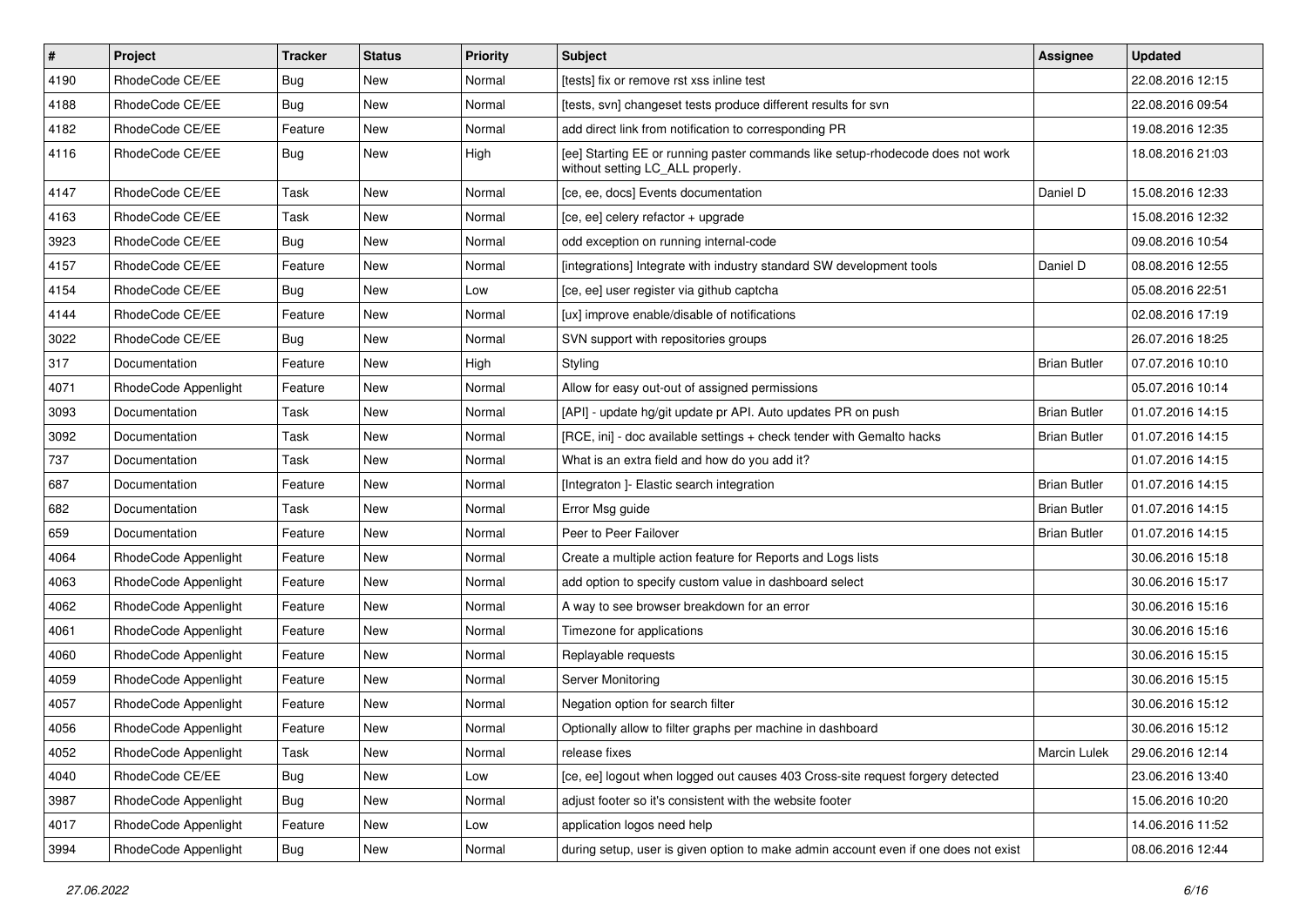| $\sharp$ | Project              | <b>Tracker</b> | <b>Status</b> | Priority | <b>Subject</b>                                                              | <b>Assignee</b>              | <b>Updated</b>   |
|----------|----------------------|----------------|---------------|----------|-----------------------------------------------------------------------------|------------------------------|------------------|
| 3990     | RhodeCode Appenlight | <b>Bug</b>     | New           | Normal   | some dashboard builder buttons are up against fields                        |                              | 07.06.2016 12:01 |
| 3986     | RhodeCode Appenlight | Bug            | <b>New</b>    | Normal   | table headers should be left aligned                                        |                              | 07.06.2016 11:53 |
| 3486     | RhodeCode CE/EE      | Feature        | New           | Normal   | expose origin of permission in perm dict for users                          |                              | 06.06.2016 10:54 |
| 3980     | RhodeCode CE/EE      | Feature        | New           | Normal   | Add CI engine                                                               |                              | 05.06.2016 21:32 |
| 3979     | RhodeCode CE/EE      | Feature        | <b>New</b>    | Normal   | Add kanban board                                                            |                              | 05.06.2016 21:20 |
| 3978     | RhodeCode CE/EE      | Feature        | New           | Normal   | Add bug tracker                                                             |                              | 05.06.2016 21:20 |
| 3977     | RhodeCode CE/EE      | Feature        | New           | Normal   | Wiki                                                                        |                              | 05.06.2016 21:11 |
| 3963     | RhodeCode CE/EE      | Bug            | New           | Normal   | [ce] Getting a newly added repo via remap/rescan via api gives no data      |                              | 27.05.2016 05:02 |
| 148      | RhodeCode CE/EE      | Feature        | <b>New</b>    | Normal   | [comments] Add per file and multiline comments in a changeset               |                              | 25.05.2016 10:20 |
| 3956     | RhodeCode CE/EE      | <b>Bug</b>     | <b>New</b>    | Normal   | [ce] - svn commit with all 'None' properties (author, message, etc.)        |                              | 23.05.2016 17:22 |
| 3939     | RhodeCode CE/EE      | Bug            | New           | Normal   | [ux] changelog filter blank after going back in browser                     |                              | 18.05.2016 14:50 |
| 3922     | RhodeCode CE/EE      | <b>Bug</b>     | New           | Normal   | syn backend returns different diff to git/hg backends                       |                              | 11.05.2016 14:29 |
| 3615     | RhodeCode CE/EE      | <b>Bug</b>     | <b>New</b>    | Low      | (OperationalError) too many SQL variables on admin journal page             |                              | 06.05.2016 11:45 |
| 3472     | RhodeCode CE/EE      | Feature        | <b>New</b>    | Normal   | Expose unified hooks that can be used in SSH backend                        |                              | 14.04.2016 17:54 |
| 3484     | RhodeCode CE/EE      | Task           | New           | Normal   | oauth: reduce required permissions for 3rd party                            |                              | 13.04.2016 12:33 |
| 3483     | RhodeCode CE/EE      | Bug            | New           | Normal   | oauth: disable 3rd party registration if RhodeCode registration is disabled | Marcin<br>Kuzminski<br>[CTO] | 13.04.2016 12:13 |
| 3460     | RhodeCode CE/EE      | Feature        | <b>New</b>    | Normal   | [ux, frontend] hide "show more" button when there is nothing more to show   |                              | 11.04.2016 13:37 |
| 3455     | RhodeCode CE/EE      | Feature        | New           | Normal   | [ux] commit message search should render entire commit message              |                              | 07.04.2016 17:50 |
| 3441     | RhodeCode CE/EE      | Bug            | <b>New</b>    | Normal   | [ux] clicking on line in file view scrolls to that line                     |                              | 05.04.2016 13:35 |
| 3373     | RhodeCode CE/EE      | Feature        | <b>New</b>    | Normal   | Allow to create Bookmarks and Branches from UI                              |                              | 05.04.2016 09:21 |
| 3440     | RhodeCode CE/EE      | Feature        | New           | Normal   | [design, ux] mock-up user interface for adding a branch/bookmark            |                              | 05.04.2016 09:21 |
| 3382     | RhodeCode CE/EE      | Bug            | New           | Normal   | download superrepo with subrepos                                            |                              | 25.03.2016 01:30 |
| 3377     | RhodeCode CE/EE      | Task           | New           | Normal   | extra fields types extensions                                               |                              | 24.03.2016 15:23 |
| 3376     | RhodeCode CE/EE      | Task           | <b>New</b>    | Normal   | Repo action plugins                                                         |                              | 24.03.2016 15:21 |
| 3362     | RhodeCode CE/EE      | Task           | New           | Normal   | auth-plugins, indicate visually that plugin is turned on but NOT enabled    |                              | 22.03.2016 19:03 |
| 3351     | RhodeCode CE/EE      | Bug            | New           | Normal   | Duplicate IP whitelist entry shows error flash                              |                              | 21.03.2016 15:54 |
| 2882     | RhodeCode CE/EE      | Feature        | New           | Normal   | Bulk comment submit                                                         |                              | 17.03.2016 17:50 |
| 3334     | RhodeCode CE/EE      | Bug            | New           | Normal   | Attempt to edit .coveragerc through the online file editor                  |                              | 17.03.2016 13:49 |
| 2944     | RhodeCode CE/EE      | Task           | New           | Normal   | Bump gunicorn to 19.4 version                                               |                              | 17.03.2016 12:58 |
| 3250     | RhodeCode CE/EE      | Bug            | New           | Normal   | Posting a comment message is very slow !                                    |                              | 17.03.2016 12:57 |
| 3260     | RhodeCode CE/EE      | Task           | New           | Normal   | api: expose get_repo_node method                                            |                              | 17.03.2016 12:56 |
| 3261     | RhodeCode CE/EE      | Task           | New           | Normal   | mousetrap.js bump to latest 1.5.X version                                   |                              | 17.03.2016 12:52 |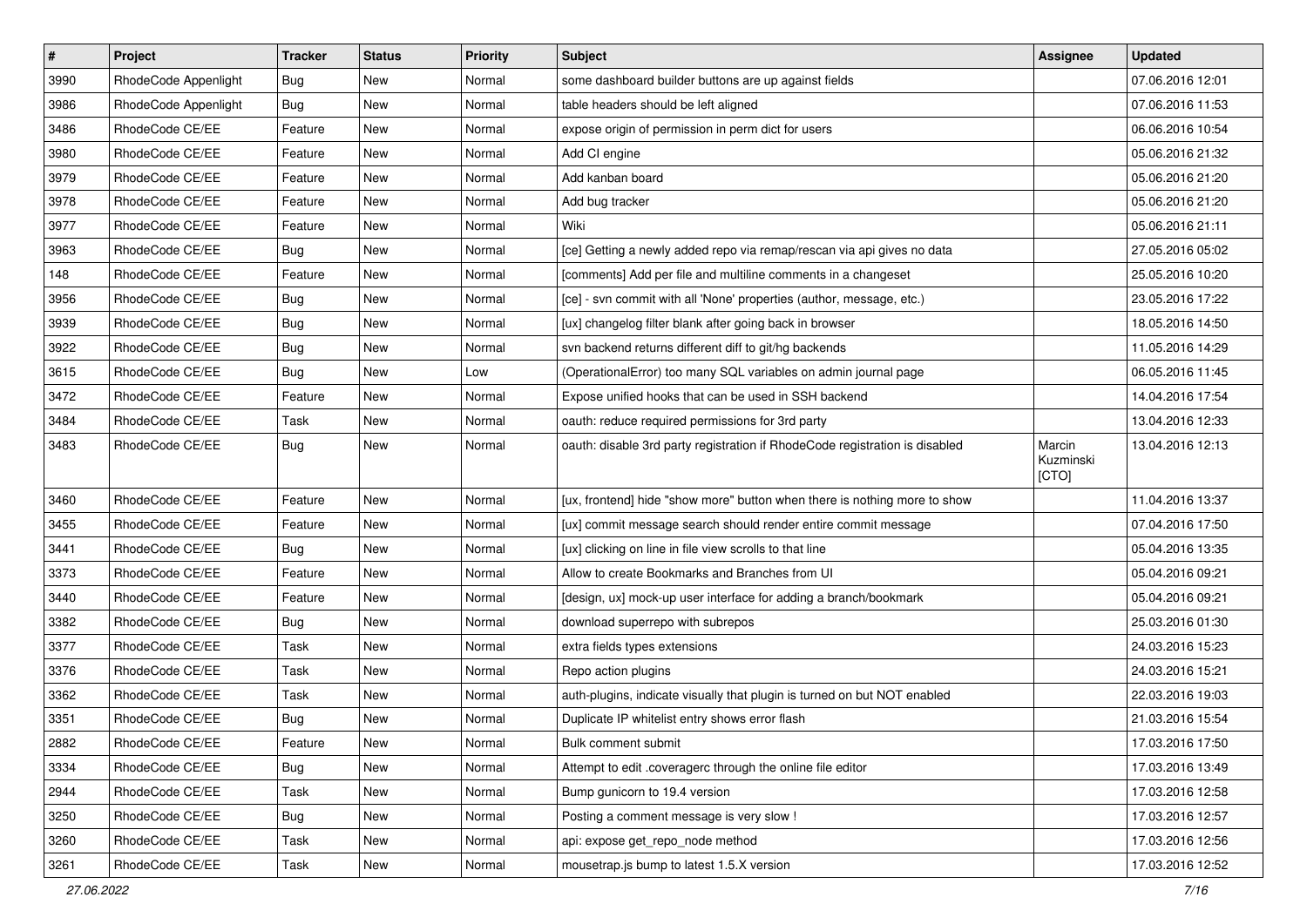| $\vert$ # | Project                  | <b>Tracker</b> | <b>Status</b> | <b>Priority</b> | <b>Subject</b>                                                                                                                       | Assignee                     | <b>Updated</b>   |
|-----------|--------------------------|----------------|---------------|-----------------|--------------------------------------------------------------------------------------------------------------------------------------|------------------------------|------------------|
| 3333      | RhodeCode Tools          | Task           | <b>New</b>    | Normal          | Create rhodecode-tools backup command for backup of RhodeCode Enterprise                                                             |                              | 17.03.2016 12:43 |
| 3332      | RhodeCode CE/EE          | Support        | <b>New</b>    | Normal          | LDAP settings page: Add button "test connection"                                                                                     |                              | 17.03.2016 10:23 |
| 5399      | RhodeCode CE/EE          | Bug            | In Progress   | High            | Issues with Git LFS integration                                                                                                      |                              | 07.07.2019 22:21 |
| 5533      | <b>RhodeCode Control</b> | Feature        | In Progress   | Normal          | Support busybox tar                                                                                                                  |                              | 09.02.2019 22:09 |
| 5316      | RhodeCode CE/EE          | Feature        | In Progress   | Normal          | UI should provide checkout URL for a SVN path                                                                                        |                              | 06.11.2017 21:59 |
| 4193      | RhodeCode CE/EE          | Feature        | In Progress   | Normal          | Improve Filter Functionality in the Change Log                                                                                       | Marcin<br>Kuzminski<br>[CTO] | 22.09.2017 10:25 |
| 3967      | RhodeCode CE/EE          | Support        | In Progress   | Normal          | Server 500 error                                                                                                                     |                              | 11.08.2016 13:39 |
| 4110      | RhodeCode CE/EE          | <b>Bug</b>     | In Progress   | Normal          | [ce, ee] repos can be named _admin, _static                                                                                          | Daniel D                     | 20.07.2016 19:51 |
| 3504      | RhodeCode CE/EE          | Task           | In Progress   | Normal          | [routing] Move static assets under a common prefix                                                                                   |                              | 19.07.2016 12:27 |
| 4035      | RhodeCode CE/EE          | Bug            | In Progress   | Normal          | failed to create whoosh index                                                                                                        | Marcin<br>Kuzminski<br>[CTO] | 06.07.2016 00:04 |
| 3372      | RhodeCode CE/EE          | Bug            | In Progress   | High            | [Idap, groups] Customer gets an empty list of groups                                                                                 | Mikhail<br>Chernykh          | 08.06.2016 11:32 |
| 4211      | RhodeCode CE/EE          | Feature        | Resolved      | Normal          | [ce, ee] increase webhook flexibility                                                                                                | Marcin<br>Kuzminski<br>[CTO] | 20.06.2022 10:55 |
| 5611      | RhodeCode CE/EE          | Feature        | Resolved      | Normal          | Add information "is the pull request up to date?" in the PR page                                                                     |                              | 03.10.2021 23:24 |
| 5610      | RhodeCode CE/EE          | Bug            | Resolved      | Normal          | Files navigation looses the at= <name> marker</name>                                                                                 | Daniel D                     | 03.10.2021 23:23 |
| 5669      | RhodeCode CE/EE          | Bug            | Resolved      | Normal          | Mercurial commit messages doesn't show cyrillic symbols                                                                              |                              | 01.10.2021 10:39 |
| 5434      | RhodeCode CE/EE          | <b>Bug</b>     | Resolved      | Immediate       | Locale problem                                                                                                                       |                              | 01.10.2021 09:51 |
| 5655      | RhodeCode CE/EE          | Bug            | Resolved      | Normal          | New public gist's id is always auto generated                                                                                        |                              | 01.07.2021 12:06 |
| 5560      | RhodeCode CE/EE          | <b>Bug</b>     | Resolved      | High            | Check all permission API function to flush caches for auth perms                                                                     |                              | 08.06.2021 23:56 |
| 5656      | RhodeCode CE/EE          | <b>Bug</b>     | Resolved      | Normal          | Error for branch permission page                                                                                                     |                              | 30.04.2021 08:53 |
| 5652      | RhodeCode CE/EE          | Bug            | Resolved      | Normal          | Pull Requests: when title and descriptions contains character [] {} and () index out of<br>bound when attempting to comment/approve. |                              | 30.04.2021 08:53 |
| 5651      | RhodeCode CE/EE          | Bug            | Resolved      | Normal          | Pull requests can get stuck if the diff is too large (it was created by mistake but we<br>can't open it to delete it)                |                              | 30.04.2021 08:53 |
| 5642      | RhodeCode CE/EE          | Feature        | Resolved      | Normal          | pull request version column in commit list                                                                                           |                              | 30.04.2021 08:53 |
| 5643      | RhodeCode CE/EE          | Feature        | Resolved      | Low             | jump to bottom of review                                                                                                             |                              | 30.04.2021 08:53 |
| 5636      | RhodeCode CE/EE          | Bug            | Resolved      | High            | Remap and Rescan 500 Internal Server Error                                                                                           |                              | 30.04.2021 08:53 |
| 4090      | RhodeCode CE/EE          | Bug            | Resolved      | Normal          | test ticket                                                                                                                          |                              | 09.03.2021 20:39 |
| 5635      | RhodeCode CE/EE          | Feature        | Resolved      | Normal          | Remember column sorted by of the "Pull Requests You Participate In" table                                                            |                              | 30.11.2020 22:30 |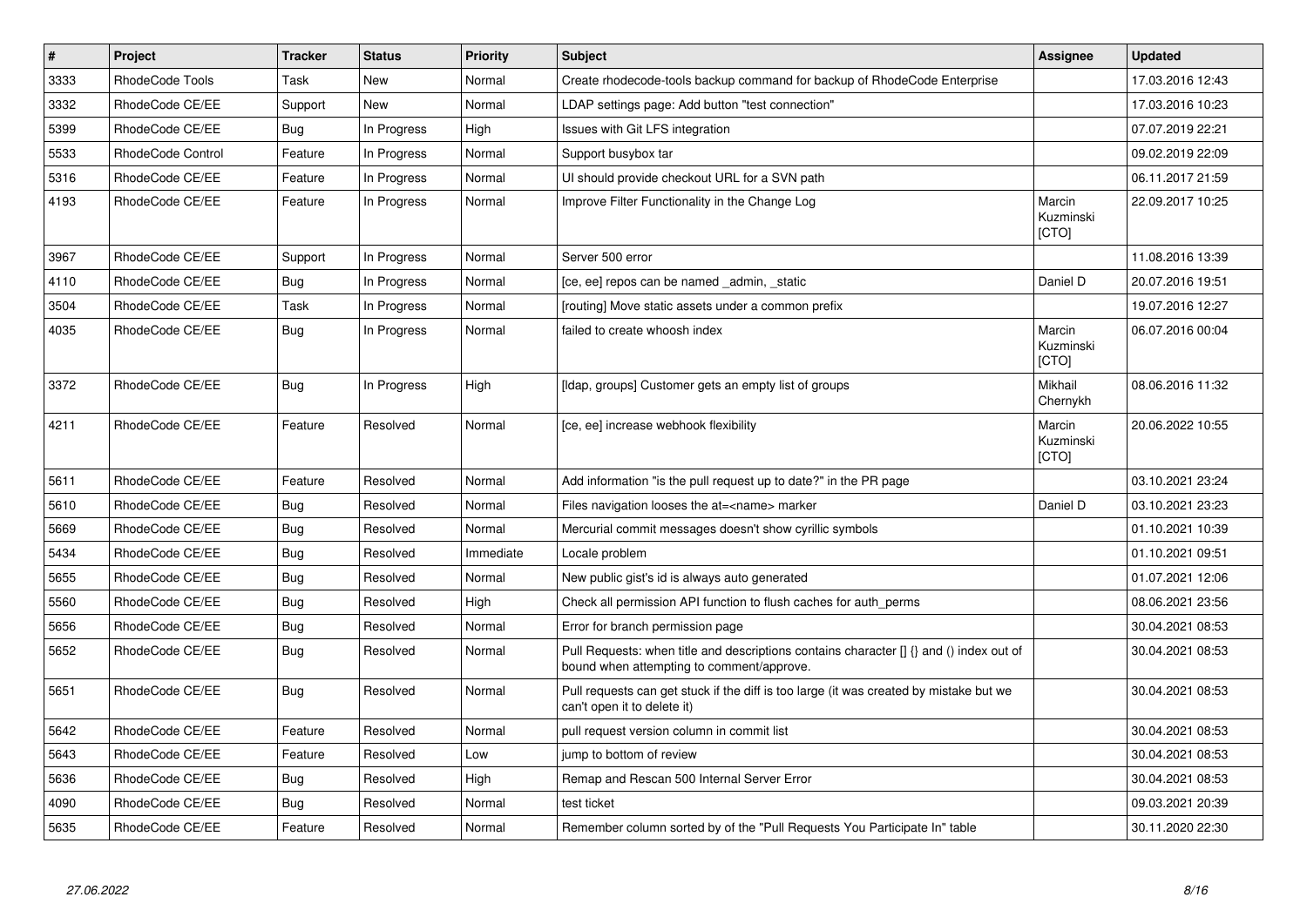| $\pmb{\#}$ | <b>Project</b>  | <b>Tracker</b> | <b>Status</b> | <b>Priority</b> | <b>Subject</b>                                                                                                     | Assignee           | <b>Updated</b>   |
|------------|-----------------|----------------|---------------|-----------------|--------------------------------------------------------------------------------------------------------------------|--------------------|------------------|
| 5633       | RhodeCode CE/EE | <b>Bug</b>     | Resolved      | Normal          | Moderately large pull requests fail because inefficient use of reviewer_data_json<br>column in pull requests table |                    | 12.10.2020 23:13 |
| 4183       | RhodeCode CE/EE | Feature        | Resolved      | Normal          | Different roles for PR reviewers                                                                                   | Daniel D           | 12.10.2020 23:13 |
| 5634       | RhodeCode CE/EE | <b>Bug</b>     | Resolved      | Normal          | Quick Search Toolbar bugs out if pull request contains unicode double quote<br>character "                         |                    | 12.10.2020 23:13 |
| 5574       | RhodeCode CE/EE | Feature        | Resolved      | Normal          | hg: Information for external hooks                                                                                 |                    | 30.07.2020 15:40 |
| 5622       | RhodeCode CE/EE | Bug            | Resolved      | High            | Upgrade from 4.18.3 to 4.19.3 broke all PRs                                                                        |                    | 28.07.2020 16:44 |
| 5623       | RhodeCode CE/EE | Bug            | Resolved      | Normal          | Credentials for remote repository URL leaking in Repository Header                                                 |                    | 22.07.2020 00:47 |
| 5621       | RhodeCode CE/EE | Bug            | Resolved      | Urgent          | LDAP + User Groups authentication plugin not working after upgrade to 4.19.x                                       |                    | 15.06.2020 17:56 |
| 5620       | RhodeCode CE/EE | <b>Bug</b>     | Resolved      | Normal          | Regression of mail rendering in Thunderbird                                                                        |                    | 15.06.2020 16:45 |
| 5619       | RhodeCode CE/EE | <b>Bug</b>     | Resolved      | Normal          | Setting Landing Commit to SVN Trunk results in Files tab hitting a 404                                             |                    | 04.06.2020 23:51 |
| 5601       | RhodeCode CE/EE | Feature        | Resolved      | Normal          | Default navigation should be by branch name not commit id                                                          |                    | 04.06.2020 23:51 |
| 5523       | RhodeCode CE/EE | <b>Bug</b>     | Resolved      | High            | user from AD is asked to change his password when logs in.                                                         | Thierry<br>Wynsdau | 28.05.2020 20:28 |
| 5516       | RhodeCode CE/EE | Support        | Resolved      | High            | Cannot log into RhodeCode                                                                                          | Thierry<br>Wynsdau | 28.05.2020 20:28 |
| 5555       | RhodeCode CE/EE | Bug            | Resolved      | Normal          | Making Repository Public does not update the Default User Permissions                                              |                    | 28.05.2020 20:26 |
| 5594       | RhodeCode CE/EE | Bug            | Resolved      | Normal          | Credentials in Repository Settings for Pull requests are exposed                                                   |                    | 28.05.2020 20:25 |
| 5561       | RhodeCode CE/EE | <b>Bug</b>     | Resolved      | Normal          | PR diff doesn't update when target changes                                                                         |                    | 21.05.2020 11:53 |
| 5615       | RhodeCode CE/EE | Feature        | Resolved      | Normal          | Misleading message in PR diff view "File was deleted in this version"                                              | Daniel D           | 23.04.2020 17:40 |
| 5614       | RhodeCode CE/EE | Feature        | Resolved      | Normal          | Show context function name in hg diffs                                                                             |                    | 23.04.2020 13:43 |
| 5583       | RhodeCode CE/EE | Feature        | Resolved      | Normal          | rcextensions hook for pull request comment                                                                         |                    | 23.04.2020 13:42 |
| 5596       | RhodeCode CE/EE | <b>Bug</b>     | Resolved      | Normal          | Pull Request duplicated after description edit                                                                     |                    | 14.04.2020 13:28 |
| 5606       | RhodeCode CE/EE | <b>Bug</b>     | Resolved      | High            | SVN + ssh subdirectory failure                                                                                     | Daniel D           | 09.04.2020 03:29 |
| 5599       | RhodeCode CE/EE | <b>Bug</b>     | Resolved      | Normal          | SVN navigation to trunk fails                                                                                      | Daniel D           | 04.04.2020 11:21 |
| 5609       | RhodeCode CE/EE | Support        | Resolved      | Normal          | Change git diff algorithm                                                                                          |                    | 31.03.2020 22:08 |
| 5608       | RhodeCode CE/EE | Bug            | Resolved      | High            | svn+ssh user set incorrectly                                                                                       | Daniel D           | 31.03.2020 18:21 |
| 5605       | RhodeCode CE/EE | <b>Bug</b>     | Resolved      | Normal          | Cannot set subversion compatibility to 1.10                                                                        |                    | 30.03.2020 17:27 |
| 5602       | RhodeCode CE/EE | Feature        | Resolved      | Normal          | Copy full path only copies partial                                                                                 | Daniel D           | 30.03.2020 16:04 |
| 5604       | RhodeCode CE/EE | Bug            | Resolved      | High            | Search error on second result page                                                                                 | Daniel D           | 30.03.2020 16:01 |
| 5603       | RhodeCode CE/EE | Feature        | Resolved      | Normal          | Code search - highlight matching search terms                                                                      |                    | 30.03.2020 11:16 |
| 5585       | RhodeCode CE/EE | Feature        | Resolved      | Normal          | Minimize downtime on rccontrol upgrade                                                                             |                    | 27.03.2020 09:45 |
| 3981       | RhodeCode CE/EE | Feature        | Resolved      | Normal          | Add cloud hosting like Gitlab, GitHub                                                                              |                    | 02.03.2020 09:14 |
| 5576       | RhodeCode CE/EE | <b>Bug</b>     | Resolved      | High            | Hosting many repositories                                                                                          | Craig Fairhurst    | 12.02.2020 12:55 |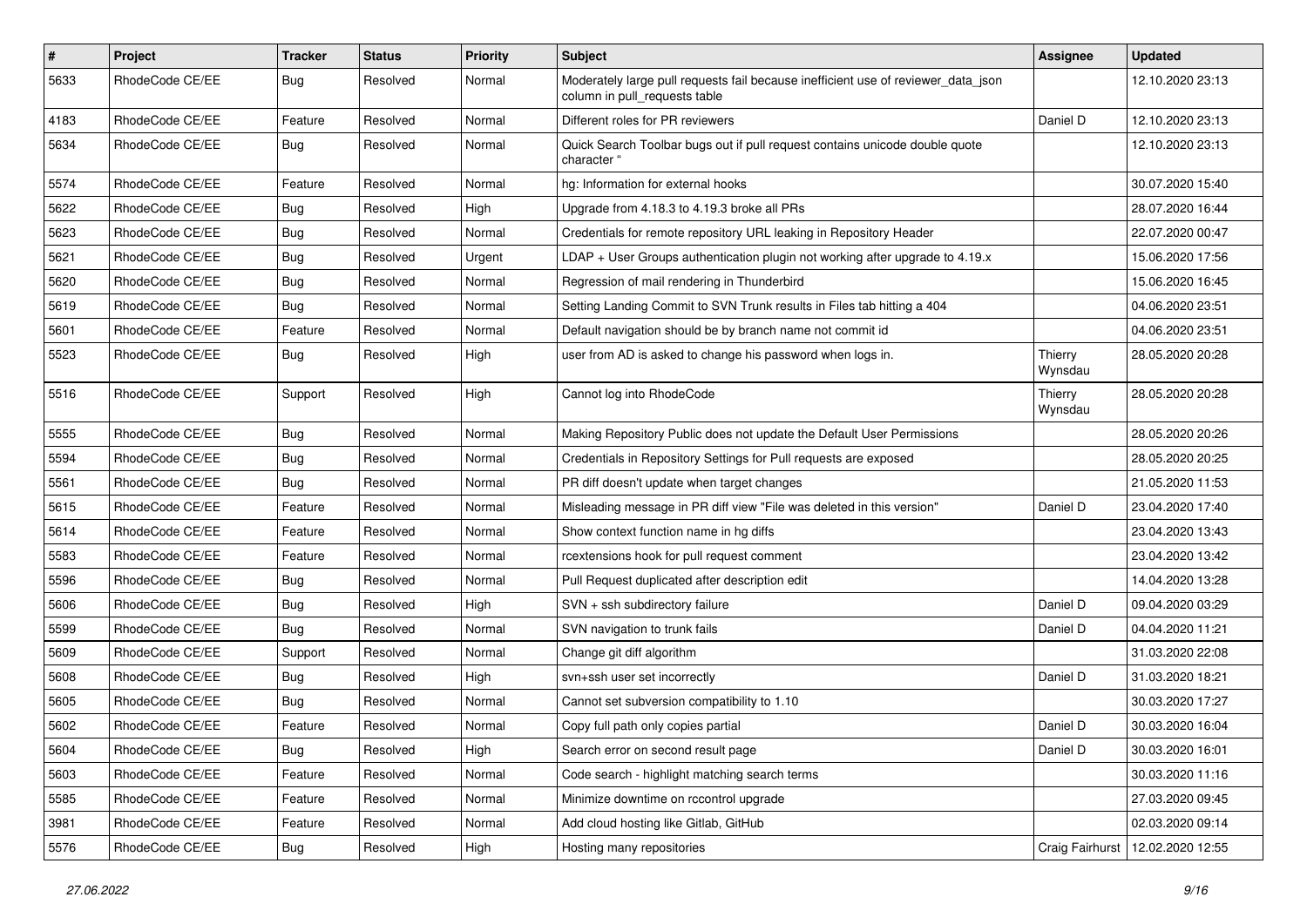| $\pmb{\#}$ | <b>Project</b>  | <b>Tracker</b> | <b>Status</b> | Priority | Subject                                                                                                                           | Assignee                     | <b>Updated</b>                    |
|------------|-----------------|----------------|---------------|----------|-----------------------------------------------------------------------------------------------------------------------------------|------------------------------|-----------------------------------|
| 5587       | RhodeCode CE/EE | <b>Bug</b>     | Resolved      | Normal   | Broken metatags in 4.18.1                                                                                                         | Marcin Lulek                 | 29.01.2020 11:46                  |
| 5581       | RhodeCode CE/EE | Feature        | Resolved      | Normal   | expose `send_email` option in the HTTP API, for `comment_commit` and<br>`comment_pull_request`                                    | Daniel D                     | 29.01.2020 11:46                  |
| 4155       | RhodeCode CE/EE | Bug            | Resolved      | Low      | Date of Last Change is not displayed correctly                                                                                    | Marcin<br>Kuzminski<br>[CTO] | 21.01.2020 02:20                  |
| 5229       | RhodeCode CE/EE | Task           | Resolved      | Normal   | add support for https://clipboardjs.com/                                                                                          |                              | 21.01.2020 02:19                  |
| 5469       | RhodeCode CE/EE | Feature        | Resolved      | Normal   | elastisearch > 2.x not supported ?                                                                                                |                              | 21.01.2020 02:19                  |
| 5518       | RhodeCode CE/EE | <b>Bug</b>     | Resolved      | Normal   | Zero-sized files in /rhodecode/config/rcextensions/examples                                                                       |                              | 21.01.2020 02:18                  |
| 5368       | RhodeCode CE/EE | Feature        | Resolved      | Normal   | Mercurial: Close branch before merging it                                                                                         |                              | Mathieu Cantin   21.01.2020 02:11 |
| 5272       | RhodeCode CE/EE | Feature        | Resolved      | Normal   | Pull Request checklist                                                                                                            |                              | 21.01.2020 02:09                  |
| 5554       | RhodeCode CE/EE | Support        | Resolved      | Normal   | How to increase number of commits shown in pagination on dashboard and<br>changelog                                               |                              | 21.01.2020 02:08                  |
| 5569       | RhodeCode CE/EE | <b>Bug</b>     | Resolved      | Normal   | SshWrapper error                                                                                                                  |                              | 21.01.2020 02:02                  |
| 5579       | RhodeCode CE/EE | Bug            | Resolved      | Normal   | JS bug when a commit message can be parsed as a number                                                                            | Daniel D                     | 20.01.2020 10:04                  |
| 5575       | RhodeCode CE/EE | Bug            | Resolved      | Low      | Filtering username containing '-' does not work in Admin audit log panel                                                          |                              | 20.01.2020 10:04                  |
| 5567       | RhodeCode CE/EE | Bug            | Resolved      | High     | Error after PR was updated                                                                                                        |                              | 20.01.2020 10:04                  |
| 5573       | RhodeCode CE/EE | Bug            | Resolved      | Normal   | Wrong notification Base Url for Email-Integrations                                                                                |                              | 16.01.2020 08:53                  |
| 5557       | RhodeCode CE/EE | Bug            | Resolved      | Normal   | Consider removing slashes from the RSS feed names                                                                                 |                              | 31.10.2019 19:54                  |
| 5571       | RhodeCode CE/EE | <b>Bug</b>     | Resolved      | Normal   | redmine does not work with firefox any more                                                                                       |                              | 25.10.2019 12:38                  |
| 5507       | RhodeCode CE/EE | Bug            | Resolved      | Normal   | Markdown rendering needs improvement                                                                                              |                              | 15.08.2019 15:40                  |
| 5558       | RhodeCode CE/EE | <b>Bug</b>     | Resolved      | Low      | Commit compare window covers text                                                                                                 |                              | 08.07.2019 18:12                  |
| 5513       | RhodeCode CE/EE | <b>Bug</b>     | Resolved      | High     | Gist: GitHub flavoured markdown gist creation fails                                                                               |                              | 07.07.2019 22:21                  |
| 5395       | RhodeCode CE/EE | Support        | Resolved      | Normal   | Svn protocols and performance                                                                                                     |                              | 04.04.2019 18:08                  |
| 5546       | RhodeCode CE/EE | Support        | Resolved      | Normal   | experiments with mercurial 4.9                                                                                                    |                              | 26.03.2019 09:23                  |
| 5536       | RhodeCode CE/EE | Feature        | Resolved      | Low      | Ability to disable server-side SSH key generation                                                                                 |                              | 28.02.2019 13:52                  |
| 5537       | RhodeCode CE/EE | Task           | Resolved      | Normal   | Add owner to create_pull_request API                                                                                              |                              | 28.02.2019 13:52                  |
| 5528       | RhodeCode CE/EE | <b>Bug</b>     | Resolved      | High     | Empty Unicode file causes the PR to return HTTP 500                                                                               |                              | 28.02.2019 13:52                  |
| 5490       | RhodeCode CE/EE | <b>Bug</b>     | Resolved      | Normal   | Changes to repo group permissions via API are not audit logged                                                                    |                              | 28.02.2019 13:52                  |
| 5520       | RhodeCode CE/EE | Feature        | Resolved      | Normal   | Show the head commits shas when the merge is prevented due to multiple heads                                                      |                              | 28.02.2019 13:52                  |
| 5522       | RhodeCode CE/EE | <b>Bug</b>     | Resolved      | Low      | vcsserver fails when url contains extra "/"                                                                                       |                              | 28.02.2019 13:52                  |
| 5521       | RhodeCode CE/EE | <b>Bug</b>     | Resolved      | Normal   | Proxing SVN http requests does not work when using prefix for rhodecode.                                                          |                              | 28.02.2019 13:52                  |
| 5515       | RhodeCode CE/EE | <b>Bug</b>     | Resolved      | Normal   | PR default reviewer is incorrect                                                                                                  |                              | 28.02.2019 13:52                  |
| 5544       | RhodeCode CE/EE | Support        | Resolved      | Normal   | Use of authentication token with LDAP account results in account lockout when max<br>bad password attempts are configured in LDAP |                              | 27.02.2019 10:09                  |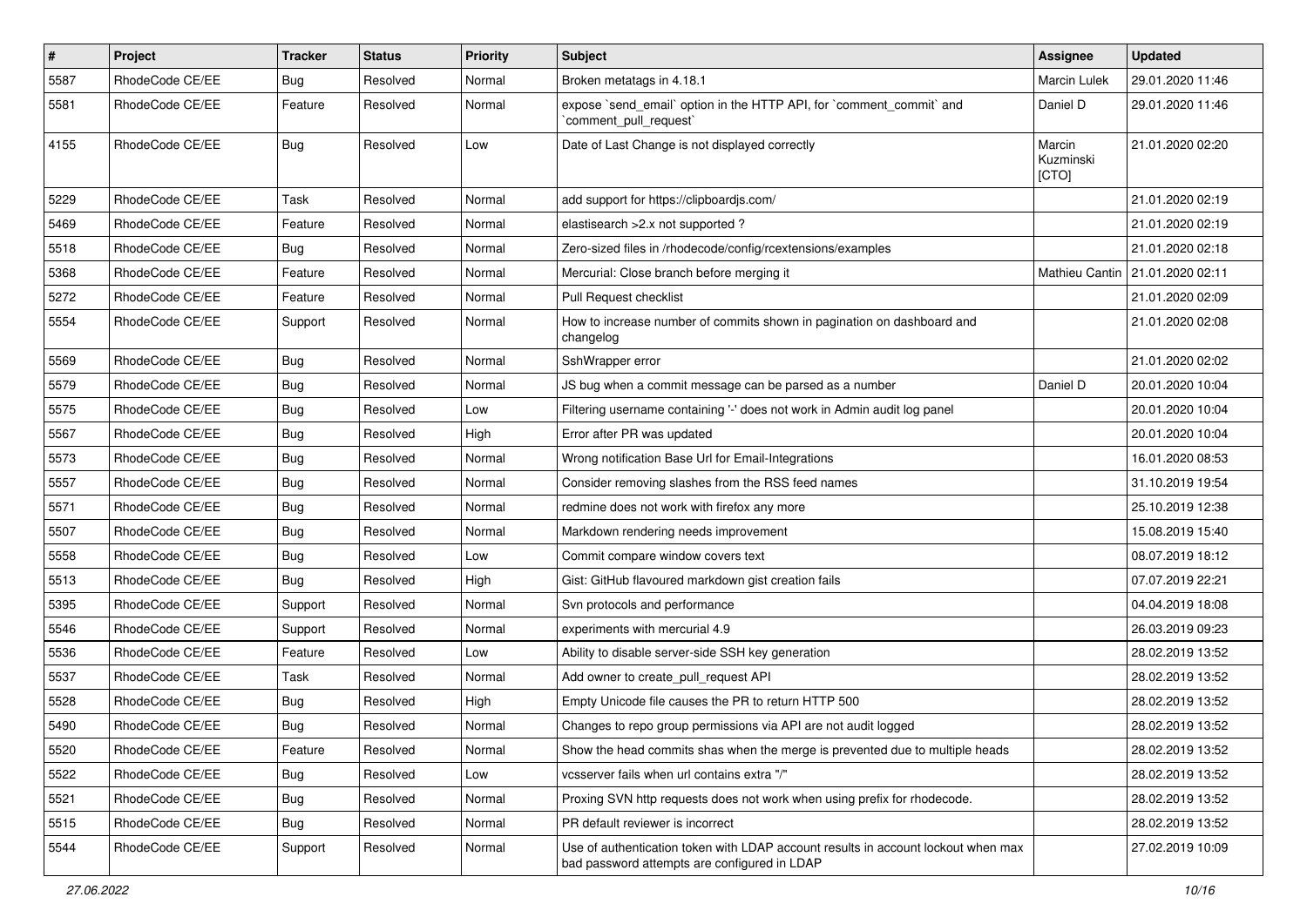| $\pmb{\#}$ | Project         | <b>Tracker</b> | <b>Status</b> | Priority | Subject                                                                                  | Assignee                     | <b>Updated</b>   |
|------------|-----------------|----------------|---------------|----------|------------------------------------------------------------------------------------------|------------------------------|------------------|
| 5530       | RhodeCode CE/EE | <b>Bug</b>     | Resolved      | Normal   | Email integration has incorrect url                                                      |                              | 09.02.2019 10:33 |
| 5442       | RhodeCode CE/EE | Feature        | Resolved      | Low      | Preview of Jupyter notebooks                                                             | Marcin<br>Kuzminski<br>[CTO] | 16.01.2019 16:33 |
| 5517       | RhodeCode CE/EE | Bug            | Resolved      | Urgent   | Problem with upgrading to Community-4.15                                                 |                              | 11.12.2018 06:32 |
| 5505       | RhodeCode CE/EE | <b>Bug</b>     | Resolved      | Normal   | Notification emails from RhodeCode is garbled in Outlook 2016 web client                 |                              | 07.12.2018 09:49 |
| 5502       | RhodeCode CE/EE | Bug            | Resolved      | High     | 500 error when using multiple custom branch permissions                                  |                              | 07.12.2018 09:49 |
| 5482       | RhodeCode CE/EE | Bug            | Resolved      | Normal   | Changing a repo's 'Remote pull uri' in its Settings fails with 'No repo type specified'  |                              | 31.10.2018 08:37 |
| 5297       | RhodeCode CE/EE | Bug            | Resolved      | Normal   | Locale fails on a SuSE system                                                            |                              | 31.10.2018 08:36 |
| 5304       | RhodeCode CE/EE | <b>Bug</b>     | Resolved      | Normal   | Email template not correct                                                               |                              | 31.10.2018 08:36 |
| 4044       | RhodeCode CE/EE | Feature        | Resolved      | Normal   | Branch permissions                                                                       |                              | 30.08.2018 09:48 |
| 5461       | RhodeCode CE/EE | <b>Bug</b>     | Resolved      | Normal   | Changes to user group permissions via API are not audit logged                           |                              | 30.08.2018 09:47 |
| 5408       | Documentation   | Task           | Resolved      | Low      | Upate nginx documentation for non standard SSL port                                      |                              | 12.07.2018 23:21 |
| 5489       | RhodeCode CE/EE | Bug            | Resolved      | High     | grant_user_permission_to_repo_group API call fails to set permissions on child<br>repos  |                              | 11.07.2018 09:57 |
| 5187       | RhodeCode CE/EE | Feature        | Resolved      | Normal   | changelog dynamic loading of commits                                                     |                              | 12.06.2018 12:31 |
| 4089       | RhodeCode CE/EE | Bug            | Resolved      | Normal   | svn repository does not exist                                                            |                              | 12.06.2018 12:29 |
| 5444       | RhodeCode CE/EE | Bug            | Resolved      | Normal   | Error while creating a pull request on a Mercurial repository                            |                              | 17.04.2018 22:29 |
| 5391       | RhodeCode CE/EE | Task           | Resolved      | High     | Secure Email change                                                                      |                              | 17.04.2018 21:50 |
| 5457       | RhodeCode CE/EE | Bug            | Resolved      | Normal   | Internal server error on full-text search settings page with Elasticsearch               |                              | 16.04.2018 09:08 |
| 5412       | RhodeCode CE/EE | Bug            | Resolved      | Normal   | Webhook for "pullrequest commented" event returns incomplete data                        |                              | 27.02.2018 18:00 |
| 5326       | RhodeCode CE/EE | Task           | Resolved      | Normal   | Public usergroup profile                                                                 | Bartłomiej<br>Wołyńczyk      | 22.02.2018 15:44 |
| 5386       | RhodeCode CE/EE | Task           | Resolved      | Normal   | Increase security for Email Change                                                       | Marcin<br>Kuzminski<br>[CTO] | 17.02.2018 17:29 |
| 5436       | RhodeCode CE/EE | <b>Bug</b>     | Resolved      | High     | Unable To Open Pull Request in 4.11.2                                                    |                              | 14.02.2018 11:14 |
| 5433       | RhodeCode CE/EE | <b>Bug</b>     | Resolved      | High     | RhodeCode Community 4.11 doesn't handle HG largefiles extension                          |                              | 01.02.2018 20:08 |
| 5423       | Documentation   | Support        | Resolved      | Normal   | API-Documentation for Method "create_repo_group" faulty                                  |                              | 22.01.2018 16:23 |
| 5202       | RhodeCode CE/EE | Task           | Resolved      | Normal   | run git gc and git repack on GIT repos when we have a scheduler via celery in<br>pyramid |                              | 04.12.2017 20:49 |
| 4169       | RhodeCode CE/EE | Task           | Resolved      | Normal   | re-architecture celery support                                                           |                              | 17.11.2017 19:21 |
| 5396       | RhodeCode CE/EE | Feature        | Resolved      | Normal   | Merge state with shadow repo should be created during pull request                       |                              | 12.10.2017 21:57 |
| 5203       | RhodeCode CE/EE | Task           | Resolved      | Normal   | optimise large repos speed                                                               |                              | 08.09.2017 16:10 |
| 5380       | RhodeCode CE/EE | Bug            | Resolved      | Normal   | repo commits pageintion error                                                            |                              | 06.09.2017 19:16 |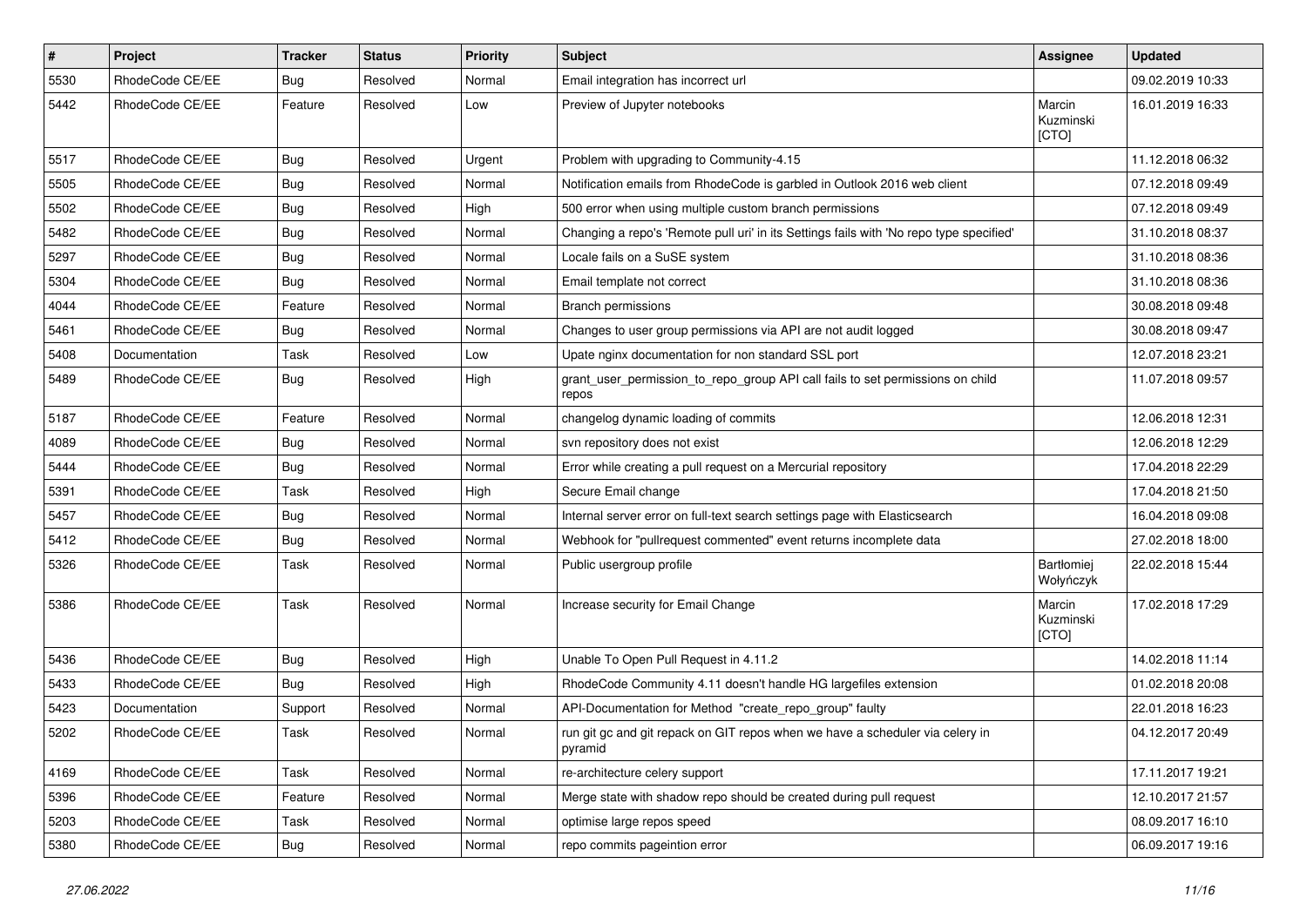| $\overline{\boldsymbol{H}}$ | Project         | <b>Tracker</b> | <b>Status</b> | <b>Priority</b> | <b>Subject</b>                                                                    | Assignee                     | <b>Updated</b>   |
|-----------------------------|-----------------|----------------|---------------|-----------------|-----------------------------------------------------------------------------------|------------------------------|------------------|
| 5381                        | RhodeCode CE/EE | <b>Bug</b>     | Resolved      | Normal          | Email integration changeset links invalid                                         |                              | 06.09.2017 12:29 |
| 5379                        | RhodeCode CE/EE | Bug            | Resolved      | Normal          | Journal RSS feed errors                                                           |                              | 01.09.2017 16:40 |
| 5343                        | RhodeCode CE/EE | Task           | Resolved      | Normal          | SSH key management and SSH support                                                |                              | 18.08.2017 23:50 |
| 5376                        | RhodeCode CE/EE | <b>Bug</b>     | Resolved      | Normal          | error: pretxnchangegroup.acl hook failed: acl: user "" denied on branch "default" |                              | 16.08.2017 19:45 |
| 5375                        | RhodeCode CE/EE | Support        | Resolved      | Normal          | How do I configure "Go to" to just search repository names?                       |                              | 16.08.2017 18:00 |
| 5337                        | RhodeCode CE/EE | Bug            | Resolved      | Normal          | Possible memory leak after few Git Pull Requests                                  |                              | 08.08.2017 13:08 |
| 4288                        | RhodeCode CE/EE | Task           | Resolved      | Normal          | [ce, ee] unify controllers that use diffs                                         | Daniel D                     | 02.08.2017 11:41 |
| 5321                        | RhodeCode CE/EE | Feature        | Resolved      | Normal          | Audit logs                                                                        |                              | 21.06.2017 12:49 |
| 4219                        | RhodeCode CE/EE | Feature        | Resolved      | Normal          | [ce, ee] Add mandatory reviewers for pull requests                                | Marcin<br>Kuzminski<br>[CTO] | 20.06.2017 15:23 |
| 4207                        | RhodeCode CE/EE | Feature        | Resolved      | Normal          | Support for obsolescence markers in changelog UI                                  |                              | 19.05.2017 16:14 |
| 5225                        | RhodeCode CE/EE | Task           | Resolved      | Normal          | add tag of author/contribitor to comments                                         |                              | 11.05.2017 11:10 |
| 5265                        | RhodeCode CE/EE | Task           | Resolved      | Normal          | Enable phases support                                                             |                              | 11.05.2017 11:10 |
| 5277                        | RhodeCode CE/EE | Bug            | Resolved      | Normal          | table id=user_list_table - Ajax error                                             |                              | 13.04.2017 01:04 |
| 5259                        | RhodeCode CE/EE | Bug            | Resolved      | Normal          | user-journal storage changes                                                      |                              | 12.04.2017 00:04 |
| 5266                        | RhodeCode CE/EE | Bug            | Resolved      | Normal          | Validate if changes in target branches get's propagated on Pull request updates   |                              | 05.04.2017 18:10 |
| 4306                        | RhodeCode CE/EE | Bug            | Resolved      | Normal          | Issue to push file with character # on a SVN                                      |                              | 03.04.2017 16:44 |
| 2817                        | RhodeCode CE/EE | Feature        | Resolved      | Normal          | Make largefiles downloadable from the interface                                   |                              | 27.03.2017 14:04 |
| 4235                        | RhodeCode CE/EE | Task           | Resolved      | High            | Support GIT LFS server                                                            |                              | 23.03.2017 17:24 |
| 5235                        | RhodeCode CE/EE | Task           | Resolved      | Normal          | relative image support                                                            |                              | 10.03.2017 23:37 |
| 5221                        | RhodeCode CE/EE | Task           | Resolved      | Normal          | Missing comment type in emails                                                    |                              | 19.02.2017 21:46 |
| 5213                        | RhodeCode CE/EE | Bug            | Resolved      | Normal          | Fixing Apache Proxy timeout issues                                                |                              | 14.02.2017 09:44 |
| 4274                        | RhodeCode CE/EE | Bug            | Resolved      | Normal          | 500 error when push big objects                                                   |                              | 13.02.2017 19:53 |
| 5210                        | RhodeCode CE/EE | Bug            | Resolved      | Normal          | webook problems                                                                   |                              | 13.02.2017 19:43 |
| 5207                        | RhodeCode CE/EE | Task           | Resolved      | Low             | Release 4.6.1                                                                     |                              | 13.02.2017 18:04 |
| 5201                        | RhodeCode CE/EE | Task           | Resolved      | Normal          | API: implement describe-methods                                                   |                              | 13.02.2017 15:57 |
| 5198                        | RhodeCode CE/EE | Task           | Resolved      | Normal          | remove pyro4 from enterprise                                                      |                              | 07.02.2017 19:28 |
| 1404                        | RhodeCode CE/EE | Bug            | Resolved      | Normal          | clone of really huge git repo (4gb) causes pyro to explode                        |                              | 07.02.2017 14:52 |
| 5184                        | RhodeCode CE/EE | Task           | Resolved      | Normal          | bump pyramid to 1.7.X                                                             |                              | 06.02.2017 21:50 |
| 4259                        | RhodeCode CE/EE | Task           | Resolved      | Low             | Events, create post-create-user event                                             | Daniel D                     | 30.01.2017 20:11 |
| 5164                        | RhodeCode CE/EE | <b>Bug</b>     | Resolved      | Normal          | non-web calls are leaking session objects                                         |                              | 13.01.2017 01:30 |
| 5153                        | Documentation   | <b>Bug</b>     | Resolved      | Normal          | Documentation: /tmp permissions                                                   |                              | 04.01.2017 13:02 |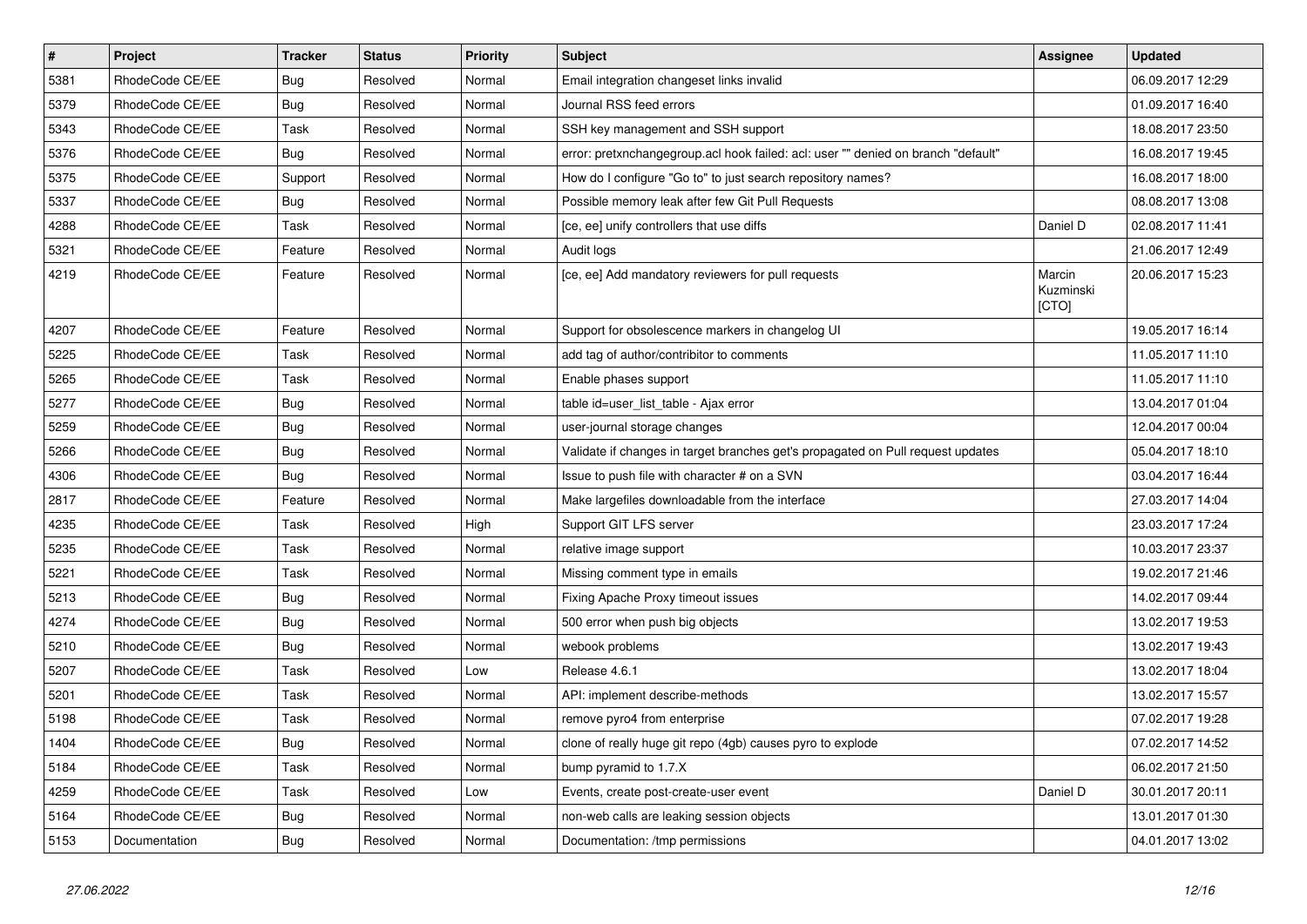| $\pmb{\#}$ | Project         | <b>Tracker</b> | <b>Status</b> | <b>Priority</b> | Subject                                                                                            | Assignee                     | <b>Updated</b>   |
|------------|-----------------|----------------|---------------|-----------------|----------------------------------------------------------------------------------------------------|------------------------------|------------------|
| 5150       | RhodeCode CE/EE | Task           | Resolved      | Normal          | Password reset promts in my account should be hidden in accounts that are not of<br>type rhodecode | Marcin<br>Kuzminski<br>[CTO] | 02.01.2017 16:34 |
| 4678       | RhodeCode CE/EE | Task           | Resolved      | Normal          | Release 4.5.2                                                                                      |                              | 19.12.2016 17:32 |
| 4677       | RhodeCode CE/EE | Support        | Resolved      | High            | API get_repo_refs not working?                                                                     |                              | 19.12.2016 11:46 |
| 4676       | RhodeCode CE/EE | Bug            | Resolved      | Normal          | Some admin passwords can make installation fail                                                    |                              | 16.12.2016 16:16 |
| 4675       | RhodeCode CE/EE | Bug            | Resolved      | Normal          | Disk free inodes are displayed incorrectly                                                         |                              | 13.12.2016 22:41 |
| 4283       | RhodeCode CE/EE | Task           | Resolved      | Normal          | bump whoosh to 2.7.4 release                                                                       |                              | 13.12.2016 21:08 |
| 4670       | RhodeCode CE/EE | Task           | Resolved      | Normal          | Release 4.5.1                                                                                      | Marcin<br>Kuzminski<br>[CTO] | 06.12.2016 21:13 |
| 4666       | RhodeCode CE/EE | Task           | Resolved      | Normal          | Bump git and mercurial to latest versions                                                          |                              | 02.12.2016 19:01 |
| 4304       | RhodeCode CE/EE | Bug            | Resolved      | High            | Search: Internal Server Error                                                                      |                              | 26.11.2016 16:26 |
| 4311       | RhodeCode CE/EE | Task           | Resolved      | Normal          | Diffs feedback                                                                                     | Daniel D                     | 26.11.2016 14:10 |
| 4276       | RhodeCode CE/EE | Bug            | Resolved      | Normal          | System info page uses mercurial/git versions from RhodeCode instead of VCSServer                   | Marcin<br>Kuzminski<br>[CTO] | 14.11.2016 21:19 |
| 4305       | RhodeCode CE/EE | Task           | Resolved      | Normal          | Meta-tagging could be excluded from limit                                                          |                              | 09.11.2016 19:27 |
| 4296       | RhodeCode CE/EE | Bug            | Resolved      | Normal          | [ee] Can not create pull requests with reviewers.                                                  | Daniel D                     | 07.11.2016 21:17 |
| 4003       | RhodeCode CE/EE | Task           | Resolved      | Normal          | User personal repository groups improvements                                                       |                              | 07.11.2016 16:12 |
| 4277       | RhodeCode CE/EE | Bug            | Resolved      | Normal          | [frontend] System info page does not work correctly in safari.                                     | Martin<br>Bornhold           | 04.11.2016 12:08 |
| 4297       | RhodeCode CE/EE | Task           | Resolved      | Normal          | redo the my-pull-requests page to use the datagrid                                                 | Marcin<br>Kuzminski<br>[CTO] | 01.11.2016 09:31 |
| 3950       | RhodeCode CE/EE | <b>Bug</b>     | Resolved      | Normal          | [ce, ee] trying to merge pr against a deleted branch/bookmark breaks the pr page                   | Martin<br>Bornhold           | 27.10.2016 16:12 |
| 4279       | RhodeCode CE/EE | <b>Bug</b>     | Resolved      | Normal          | re-captcha validation is broken                                                                    | Martin<br>Bornhold           | 26.10.2016 22:27 |
| 1055       | RhodeCode CE/EE | Feature        | Resolved      | Normal          | [pr, vcs] Expose the shadow repository of a pull request                                           | Martin<br>Bornhold           | 26.10.2016 10:33 |
| 4282       | RhodeCode CE/EE | Task           | Resolved      | Normal          | Add inode limit together with disk usage                                                           | Marcin<br>Kuzminski<br>[CTO] | 19.10.2016 12:18 |
| 4271       | RhodeCode CE/EE | Bug            | Resolved      | Normal          | Browsing new repository groups via SVN issue                                                       | Martin<br>Bornhold           | 19.10.2016 11:11 |
| 4281       | RhodeCode CE/EE | Task           | Resolved      | Normal          | Fix docs on To `increase database performance`                                                     | Marcin<br>Kuzminski<br>[CTO] | 18.10.2016 16:39 |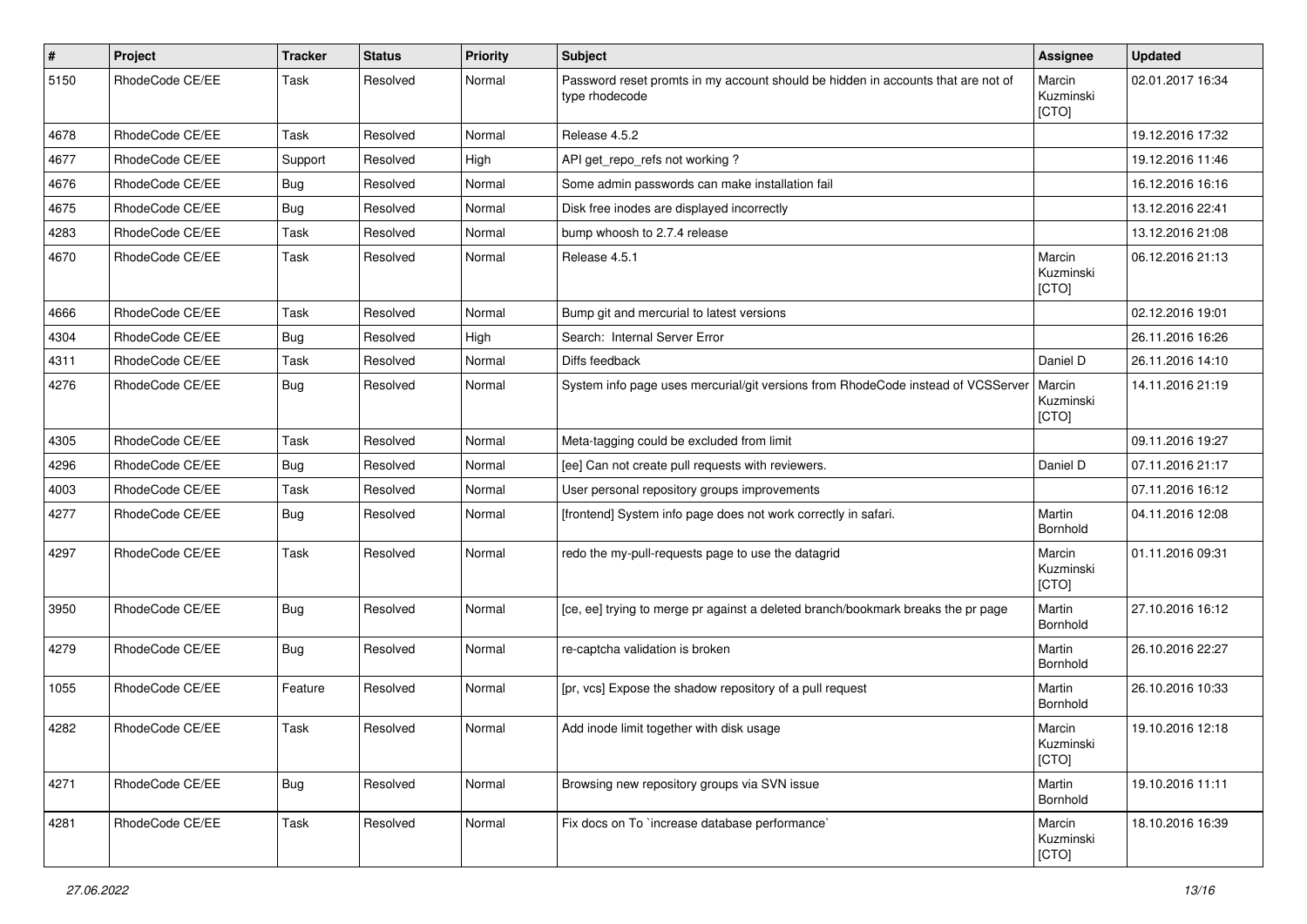| #    | Project         | <b>Tracker</b> | <b>Status</b> | <b>Priority</b> | Subject                                                                                                              | <b>Assignee</b>              | <b>Updated</b>   |
|------|-----------------|----------------|---------------|-----------------|----------------------------------------------------------------------------------------------------------------------|------------------------------|------------------|
| 4278 | RhodeCode CE/EE | Bug            | Resolved      | Normal          | [admin] Clicking the save button in admin -> settings -> issue tracker leads to<br>exception if no patterns entered. | Daniel D                     | 18.10.2016 13:38 |
| 4266 | RhodeCode CE/EE | Bug            | Resolved      | Normal          | Error 500 on integrations page after setting up Webhook                                                              |                              | 17.10.2016 15:35 |
| 4245 | RhodeCode CE/EE | Task           | Resolved      | Normal          | Convert control command to use http mode by default                                                                  | Marcin<br>Kuzminski<br>[CTO] | 14.10.2016 16:13 |
| 4108 | RhodeCode CE/EE | Task           | Resolved      | Normal          | Release 4.2.2                                                                                                        |                              | 14.10.2016 13:08 |
| 4269 | RhodeCode CE/EE | Support        | Resolved      | Normal          | Allow flash messages to be permanently surpressed                                                                    | <b>Marcin Lulek</b>          | 14.10.2016 12:46 |
| 4273 | RhodeCode CE/EE | <b>Bug</b>     | Resolved      | Urgent          | GIT executable not seen by vcsserver                                                                                 | Martin<br>Bornhold           | 13.10.2016 15:45 |
| 4237 | RhodeCode CE/EE | Task           | Resolved      | Normal          | Enable HTTP support                                                                                                  | Martin<br>Bornhold           | 12.10.2016 11:51 |
| 4224 | RhodeCode CE/EE | Bug            | Resolved      | Normal          | [docs] update docs re: removing old instances when switching editions                                                | Lisa Quatmann                | 11.10.2016 15:36 |
| 4267 | RhodeCode CE/EE | Feature        | Resolved      | Normal          | [ce, ee] jira tracker integration wildcard project key support                                                       | Daniel D                     | 10.10.2016 20:13 |
| 4250 | RhodeCode CE/EE | Bug            | Resolved      | Normal          | Adding a reviewer into existing PR doesn't set a reason.                                                             | Marcin<br>Kuzminski<br>[CTO] | 07.10.2016 20:05 |
| 4268 | RhodeCode CE/EE | Bug            | Resolved      | High            | [ee] default reviewers from changed lines is returning wrong values                                                  | Daniel D                     | 06.10.2016 14:35 |
| 4238 | RhodeCode CE/EE | Task           | Resolved      | Normal          | default reviewers updates                                                                                            | Daniel D                     | 06.10.2016 14:26 |
| 3488 | RhodeCode CE/EE | Bug            | Resolved      | Normal          | [frontend, styling] update icon font                                                                                 | Lisa Quatmann                | 04.10.2016 13:27 |
| 4254 | RhodeCode CE/EE | <b>Bug</b>     | Resolved      | Normal          | [frontend] 500 Internal Server Error with i18n-ed pages                                                              | Lisa Quatmann                | 30.09.2016 14:38 |
| 4247 | RhodeCode CE/EE | Bug            | Resolved      | Normal          | [vcs] Using current time as timestamp during archive creating leads to changing<br>hashes                            | Martin<br>Bornhold           | 28.09.2016 12:07 |
| 4244 | RhodeCode CE/EE | Support        | Resolved      | Normal          | mod_dav_svn template error when using auth_realm with spaces in it                                                   | Martin<br>Bornhold           | 28.09.2016 12:07 |
| 4243 | RhodeCode CE/EE | Support        | Resolved      | High            | Gist visibility update?                                                                                              | Martin<br>Bornhold           | 27.09.2016 06:40 |
| 4121 | RhodeCode CE/EE | Bug            | Resolved      | Normal          | [ce, ee] server announcement has extra margin                                                                        | Lisa Quatmann                | 26.09.2016 14:00 |
| 4233 | RhodeCode CE/EE | Bug            | Resolved      | High            | slack, git push problem                                                                                              | Daniel D                     | 26.09.2016 11:56 |
| 4203 | RhodeCode CE/EE | Task           | Resolved      | Normal          | Get rid of svn.proxy.parent_path_root, and replace it with reading storage location<br>from Database                 | Martin<br>Bornhold           | 22.09.2016 14:31 |
| 1131 | RhodeCode CE/EE | Feature        | Resolved      | Normal          | Implement default reviewers for code review                                                                          | Daniel D                     | 21.09.2016 18:28 |
| 4178 | RhodeCode CE/EE | Bug            | Resolved      | Normal          | RhodeCode EE OVA VM wont run on a ESX 6.0 host                                                                       | Marcin<br>Kuzminski<br>[CTO] | 15.09.2016 13:25 |
| 4206 | RhodeCode CE/EE | <b>Bug</b>     | Resolved      | High            | Error creating SVN groups                                                                                            |                              | 15.09.2016 13:24 |
| 4199 | RhodeCode CE/EE | Bug            | Resolved      | High            | investigate: ongoing SSL problems when switching to 4.X from 3.X                                                     | Johannes<br>Bornhold         | 15.09.2016 13:14 |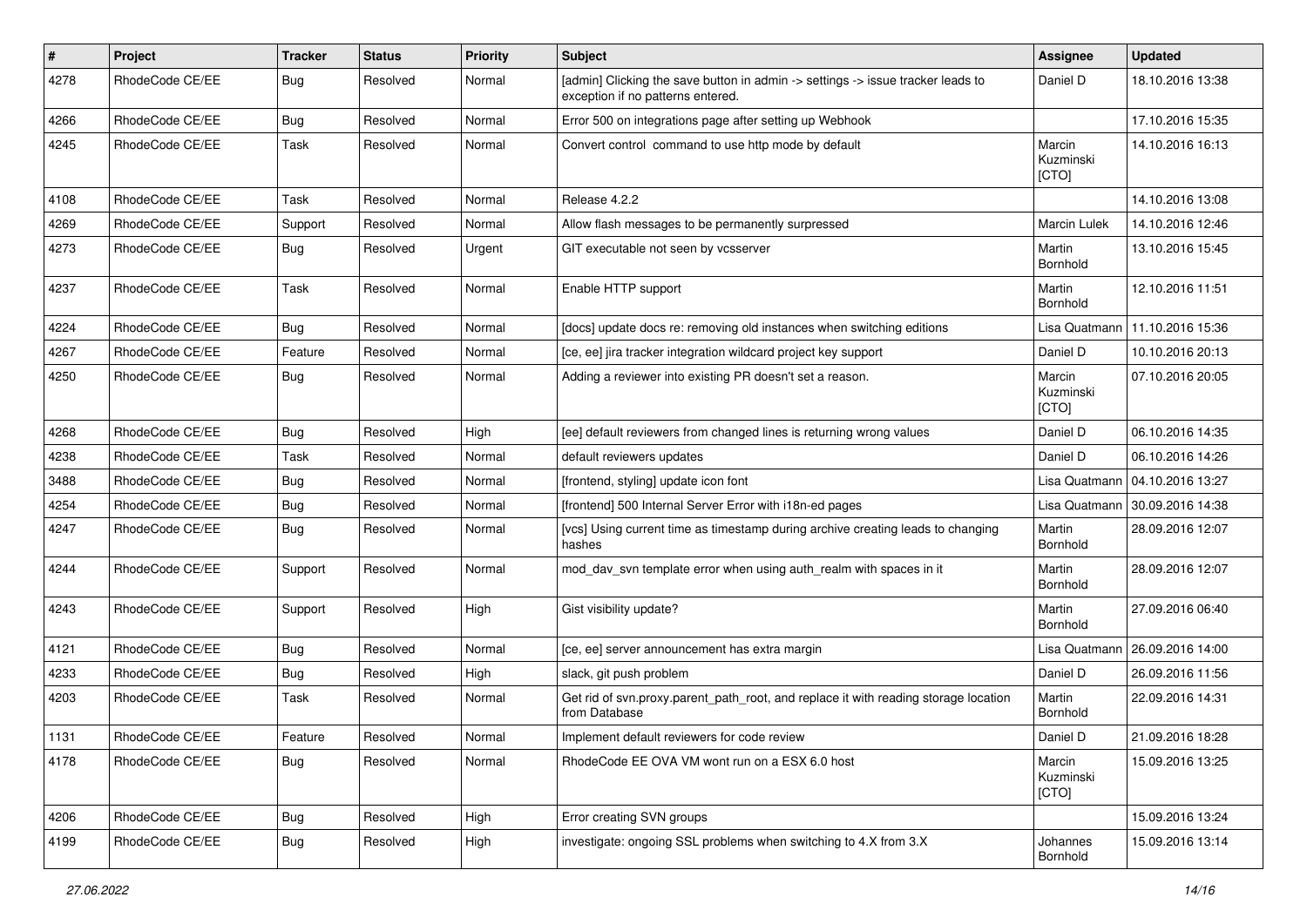| $\pmb{\#}$ | Project              | <b>Tracker</b> | <b>Status</b> | <b>Priority</b> | <b>Subject</b>                                                                                        | Assignee                     | <b>Updated</b>   |
|------------|----------------------|----------------|---------------|-----------------|-------------------------------------------------------------------------------------------------------|------------------------------|------------------|
| 4194       | RhodeCode CE/EE      | Task           | Resolved      | Normal          | move svn http backend out of labs into a real VCS settings                                            | Lisa Quatmann                | 14.09.2016 23:16 |
| 4227       | RhodeCode CE/EE      | Support        | Resolved      | Normal          | VBScript files detected as text/plain - no syntax highlighting                                        |                              | 14.09.2016 22:38 |
| 4225       | RhodeCode CE/EE      | Feature        | Resolved      | Normal          | [ce, ee] repo group integrations cascade to child repo groups                                         | Daniel D                     | 14.09.2016 11:12 |
| 4223       | RhodeCode CE/EE      | <b>Bug</b>     | Resolved      | High            | [git, tags] annotated tags not appearing in UI                                                        | Daniel D                     | 12.09.2016 06:12 |
| 4192       | RhodeCode CE/EE      | Feature        | Resolved      | Normal          | [ce, ee] slack/hipchat integrations group commits by branch pushed                                    |                              | 09.09.2016 19:01 |
| 4151       | RhodeCode CE/EE      | Task           | Resolved      | Normal          | [packaging] Subversion to current 1.9.X                                                               |                              | 09.09.2016 10:18 |
| 4153       | RhodeCode CE/EE      | Task           | Resolved      | Normal          | Optimize readme fetching by changing the system of readme detection                                   | Johannes<br>Bornhold         | 09.09.2016 10:17 |
| 4181       | RhodeCode CE/EE      | Task           | Resolved      | Normal          | Integrations: allow root repos only integrations                                                      | Daniel D                     | 31.08.2016 17:44 |
| 4202       | RhodeCode CE/EE      | Task           | Resolved      | Normal          | Polish the 503.html page                                                                              | Daniel D                     | 30.08.2016 23:54 |
| 4166       | RhodeCode CE/EE      | <b>Bug</b>     | Resolved      | Urgent          | [ce] Rhodecode crashing after MySQL error                                                             |                              | 23.08.2016 23:35 |
| 4140       | RhodeCode CE/EE      | Task           | Resolved      | Normal          | Check middleware chain status, and Verify that special middleware is catching<br>exceptions correctly |                              | 23.08.2016 12:13 |
| 4184       | RhodeCode CE/EE      | Bug            | Resolved      | High            | fix content INT overflow bug                                                                          | Marcin<br>Kuzminski<br>[CTO] | 23.08.2016 10:31 |
| 4180       | RhodeCode CE/EE      | Task           | Resolved      | Normal          | integrations: possible limit the updates sent                                                         | Daniel D                     | 22.08.2016 12:22 |
| 4173       | RhodeCode CE/EE      | <b>Bug</b>     | Resolved      | Urgent          | [ce, ee] mysql recycle pool timeout not working                                                       | Daniel D                     | 16.08.2016 22:02 |
| 4175       | RhodeCode CE/EE      | Feature        | Resolved      | Normal          | [ce, ee] repo group integrations                                                                      | Daniel D                     | 16.08.2016 20:00 |
| 2264       | RhodeCode CE/EE      | <b>Bug</b>     | Resolved      | Normal          | New user password change doesn't actually require a password change.                                  |                              | 12.08.2016 16:01 |
| 3971       | RhodeCode CE/EE      | <b>Bug</b>     | Resolved      | Normal          | [ce, vcs] Merge requests/Pull requests failing due to rebase problem                                  | Johannes<br>Bornhold         | 19.07.2016 15:54 |
| 4091       | RhodeCode CE/EE      | Bug            | Resolved      | Normal          | [ce, ee] Redmine integration blocks for 30 seconds if redmine server not available                    | Daniel D                     | 15.07.2016 12:26 |
| 4081       | RhodeCode CE/EE      | Support        | Resolved      | Normal          | Receiving server 500 error when trying to clone repo from windows client using<br>eclipse             |                              | 12.07.2016 14:30 |
| 2744       | RhodeCode CE/EE      | Task           | Resolved      | Normal          | Deprecating Internet Explorer                                                                         |                              | 06.07.2016 12:04 |
| 4065       | RhodeCode CE/EE      | Bug            | Resolved      | Normal          | [ux, login] 404 on login after comment attempt                                                        | Marcin<br>Kuzminski<br>[CTO] | 04.07.2016 00:40 |
| 3999       | RhodeCode CE/EE      | Feature        | Resolved      | Normal          | Add `send account information` to user creation page                                                  |                              | 28.06.2016 15:22 |
| 4036       | RhodeCode CE/EE      | <b>Bug</b>     | Resolved      | Normal          | encrypted clone_uri can throw unicodeerror after key change                                           | Marcin<br>Kuzminski<br>[CTO] | 27.06.2016 19:38 |
| 3991       | RhodeCode Appenlight | Bug            | Resolved      | Normal          | report logs need upper margin                                                                         |                              | 21.06.2016 18:55 |
| 3989       | RhodeCode Appenlight | <b>Bug</b>     | Resolved      | Normal          | even up report spacing                                                                                |                              | 21.06.2016 18:55 |
| 3555       | RhodeCode CE/EE      | <b>Bug</b>     | Resolved      | Normal          | Then disabled repo location change the panel should explicitly state that it's disabled               |                              | 25.04.2016 10:34 |